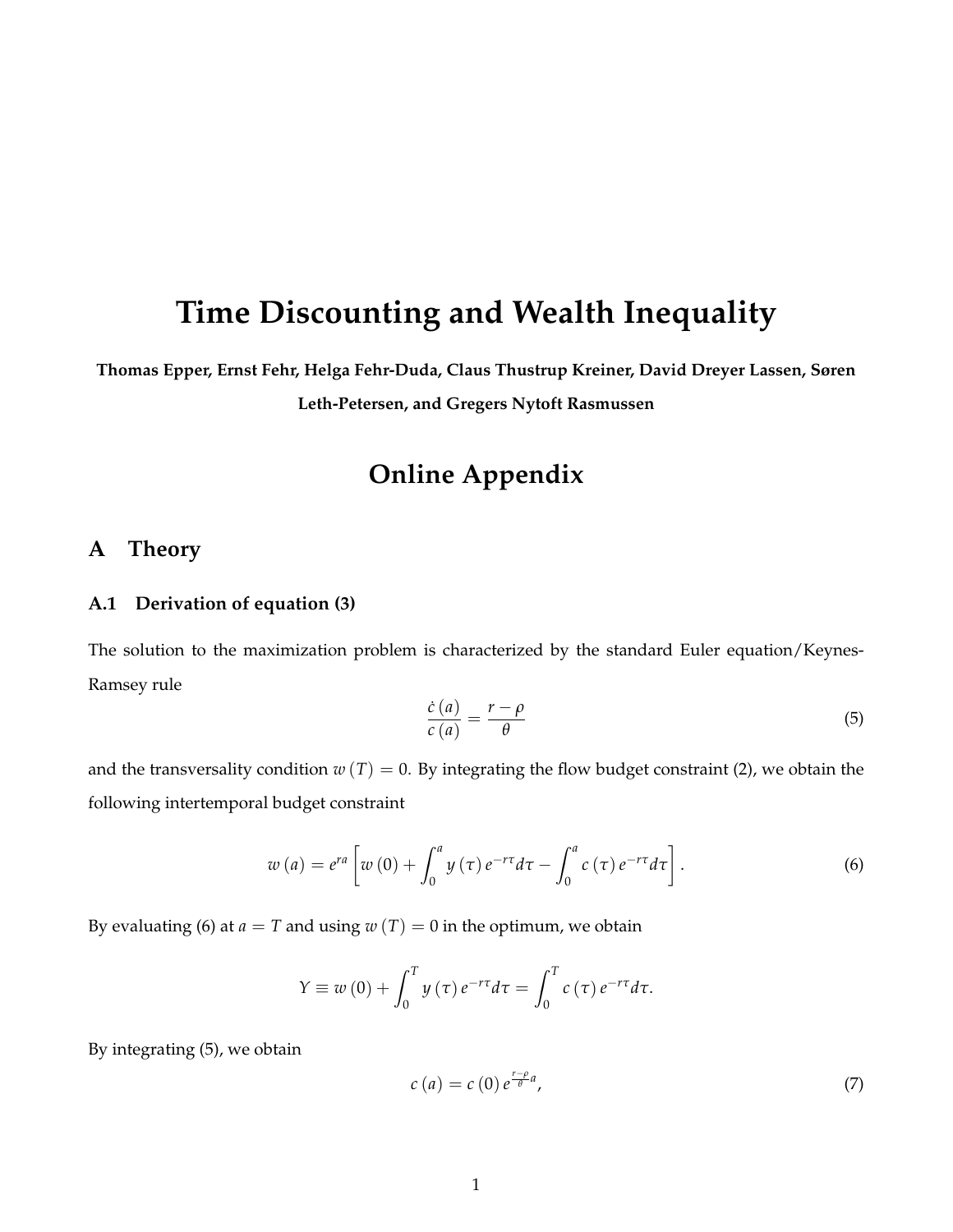which is substituted into the above equation in order to get

$$
Y(0) = c(0) \int_0^T e^{\frac{r(1-\theta)-\rho}{\theta} \tau} d\tau.
$$

By solving the integral and isolating *c* (0), we obtain

$$
c(0) = Y(0) \frac{\rho + r(\theta - 1)}{\theta \left(1 - e^{\frac{r(1-\theta)-\rho}{\theta}}T\right)}.
$$
\n(8)

Next, we substitute equation (7) into (6), which gives

$$
w\left(a\right)=e^{ra}\left[w\left(0\right)+\int_{0}^{a}y\left(\tau\right)e^{-r\tau}d\tau-c\left(0\right)\frac{\theta}{r\left(1-\theta\right)-\rho}\left(e^{\frac{r\left(1-\theta\right)-\rho}{\theta}a}-1\right)\right],
$$

and we use expression (8) to substitute for *c* (0), which gives

$$
w\left(a\right)=e^{ra}\left[w\left(0\right)+\int_{0}^{a}y\left(\tau\right)e^{-r\tau}d\tau-\Upsilon\frac{1-e^{\frac{r\left(1-\theta\right)-\rho}{\theta}a}}{1-e^{\frac{r\left(1-\theta\right)-\rho}{\theta}T}}\right].
$$

Finally, this equation is rewritten to (3) by using the definition of  $\gamma$  (*a*).

#### **A.2 Relationship between patience and wealth**

Differentiating equation (3) with respect to *ρ* gives:

$$
\frac{\partial w\left(a\right)}{\partial \rho} = -Y \frac{\frac{a}{\theta} e^{\frac{r(1-\theta)-\rho}{\theta}a} \left(1 - e^{\frac{r(1-\theta)-\rho}{\theta}T}\right) - \frac{T}{\theta} e^{\frac{r(1-\theta)-\rho}{\theta}T} \left(1 - e^{\frac{r(1-\theta)-\rho}{\theta}a}\right)}{\left(1 - e^{\frac{r(1-\theta)-\rho}{\theta}T}\right)^2} e^{ra}.\tag{9}
$$

Higher patience (lower  $\rho$ ) leads to higher wealth,  $\frac{\partial w(a)}{\partial \rho} \leq 0$ , iff

$$
ae^{\frac{r(1-\theta)-\rho}{\theta}a}\left(1-e^{\frac{r(1-\theta)-\rho}{\theta}T}\right)-Te^{\frac{r(1-\theta)-\rho}{\theta}T}\left(1-e^{\frac{r(1-\theta)-\rho}{\theta}a}\right) \geq 0 \Leftrightarrow \frac{e^{kT}-1}{T}-\frac{e^{ka}-1}{a} \geq 0,
$$

where  $k \equiv \frac{\rho - r(1-\theta)}{\theta}$ *θ*<sub>θ</sub> The function  $\frac{e^{ka}-1}{a}$  equals *k* when *a* → 0 (which may be seen by applying l'Hôpital's rule) and is increasing in *a* for all values of  $k \neq 0$ . For  $T > a$ , this implies that  $\frac{e^{kT}-1}{T} > \frac{e^{ka}-1}{a}$ . Hence, the above inequality is always fulfilled.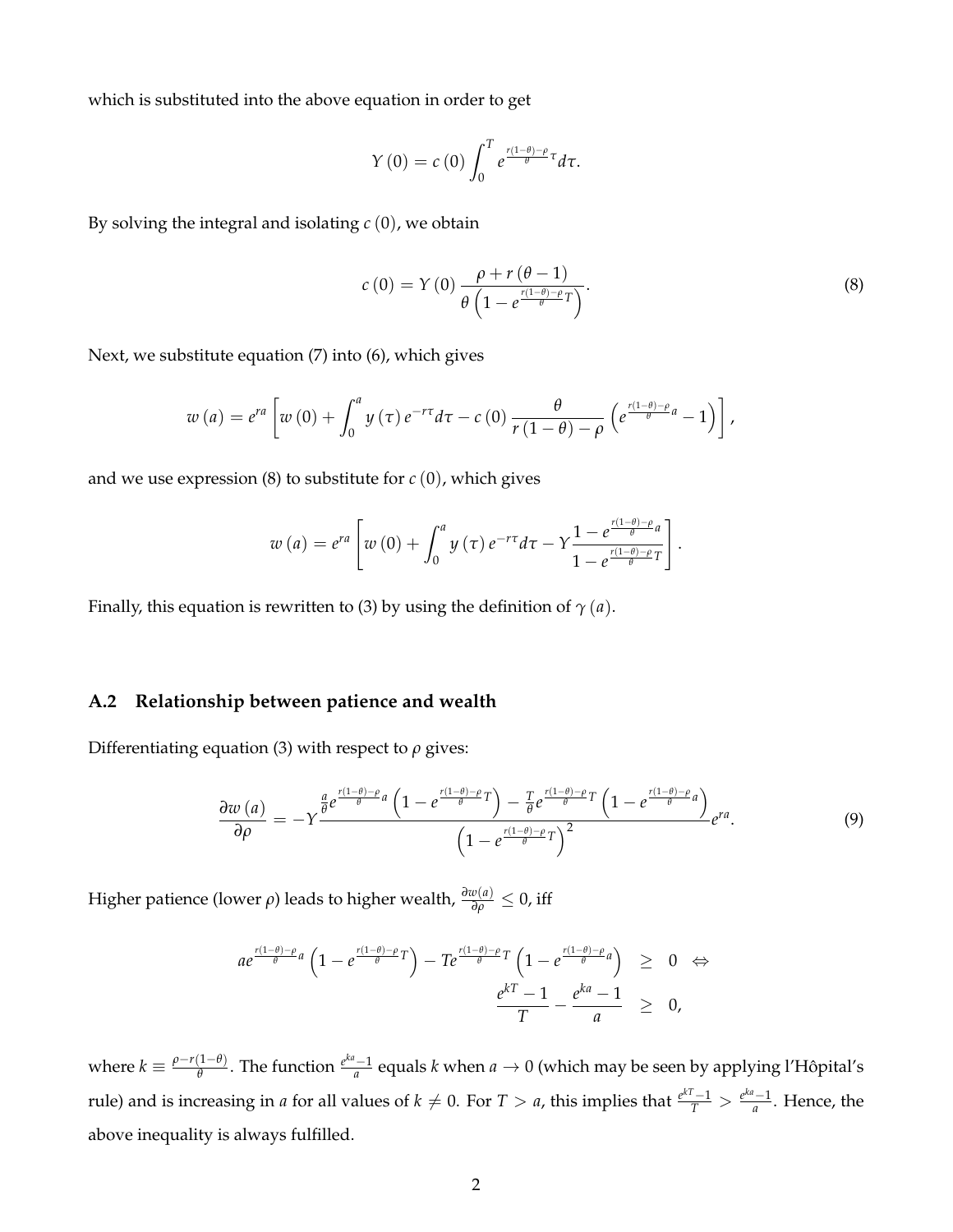## **B Experiment**

## **B.1 Invitation letter**

Below is a copy of the invitation letter (in Danish) and an English translation.



| الالالالالال والملوا والوالا ووالوالا المطللا الواولوا لموارزا الر                                                                                                                                                                                                                                                                                                                                           |                                                                |
|--------------------------------------------------------------------------------------------------------------------------------------------------------------------------------------------------------------------------------------------------------------------------------------------------------------------------------------------------------------------------------------------------------------|----------------------------------------------------------------|
| Kære                                                                                                                                                                                                                                                                                                                                                                                                         | FEBRUAR 2015                                                   |
| Københavns Universitet inviterer dig til at deltage i en undersøgelse på inter-<br>nettet. Undersøgelsen er en del af et forskningsprojekt, der handler om at forstå<br>grundlaget for danskernes økonomiske beslutninger. Vi ved allerede meget me-                                                                                                                                                         | ØKONOMISK INSTITUT                                             |
| re om folks privatøkonomiske beslutninger, end vi gjorde før den finansielle<br>krise, men der er stadig meget, vi mangler at forstå – og det er derfor, vi spør-<br>ger om din hjælp.<br>Det tager ca. 30-50 minutter at gennemføre undersøgelsen. Når du er                                                                                                                                                | ØSTER FARIMAGSGADE 5,<br><b>BYGNING 26</b><br>1353 KØBENHAVN K |
| færdig, vil du typisk modtage et præmiebeløb, og det vil automatisk blive over-<br>ført til din NemKonto. Beløbets størrelse afhænger bl.a. af de valg, som du<br>træffer i undersøgelsen og vil i gennemsnit svare til en god timeløn.                                                                                                                                                                      | TLF<br>35 33 02 77                                             |
| Undersøgelsen foregår på internettet. Du vil bl.a. blive bedt om at tage<br>stilling til spørgsmål om opsparing og investering. Reglerne bliver forklaret,<br>når du har logget ind. Undersøgelsen er åben for deltagelse til og med fredag d.<br>27. februar 2015.                                                                                                                                          | analyse@econ.ku.dk                                             |
| Datatilsynet har godkendt forskningsprojektet, hvilket betyder, at vores<br>procedurer opfylder persondatalovens krav til behandling af data. En vigtig del<br>af Datatilsynets krav er, at dine svar bliver behandlet anonymt. For at sikre dig<br>anonymitet har vi dannet et tilfældigt brugernavn til dig. For at deltage skal du<br>logge ind på hjemmesiden: analyse.econ.ku.dk.                       | Dataansvarlig: Søren Leth-Petersen,<br>Professor               |
| Brugernavn: deltager5795<br>Password: n4mw9!uay                                                                                                                                                                                                                                                                                                                                                              |                                                                |
| Invitationen er personlig, og vi beder derfor om, at du ikke videregiver bruger-<br>navn og password til andre. Du er velkommen til at kontakte os, hvis du har<br>problemer med at logge ind eller har yderligere spørgsmål. Du kan ringe til pro-<br>jektkoordinator Gregers Nytoft Rasmussen på telefonnummer 35 33 02 77<br>mandag-torsdag kl. 14.00-17.30 eller skrive til adressen analyse@econ.ku.dk. |                                                                |
| Med venlig hilsen                                                                                                                                                                                                                                                                                                                                                                                            |                                                                |
| Søren Leth-Petersen<br>Projektleder, professor                                                                                                                                                                                                                                                                                                                                                               |                                                                |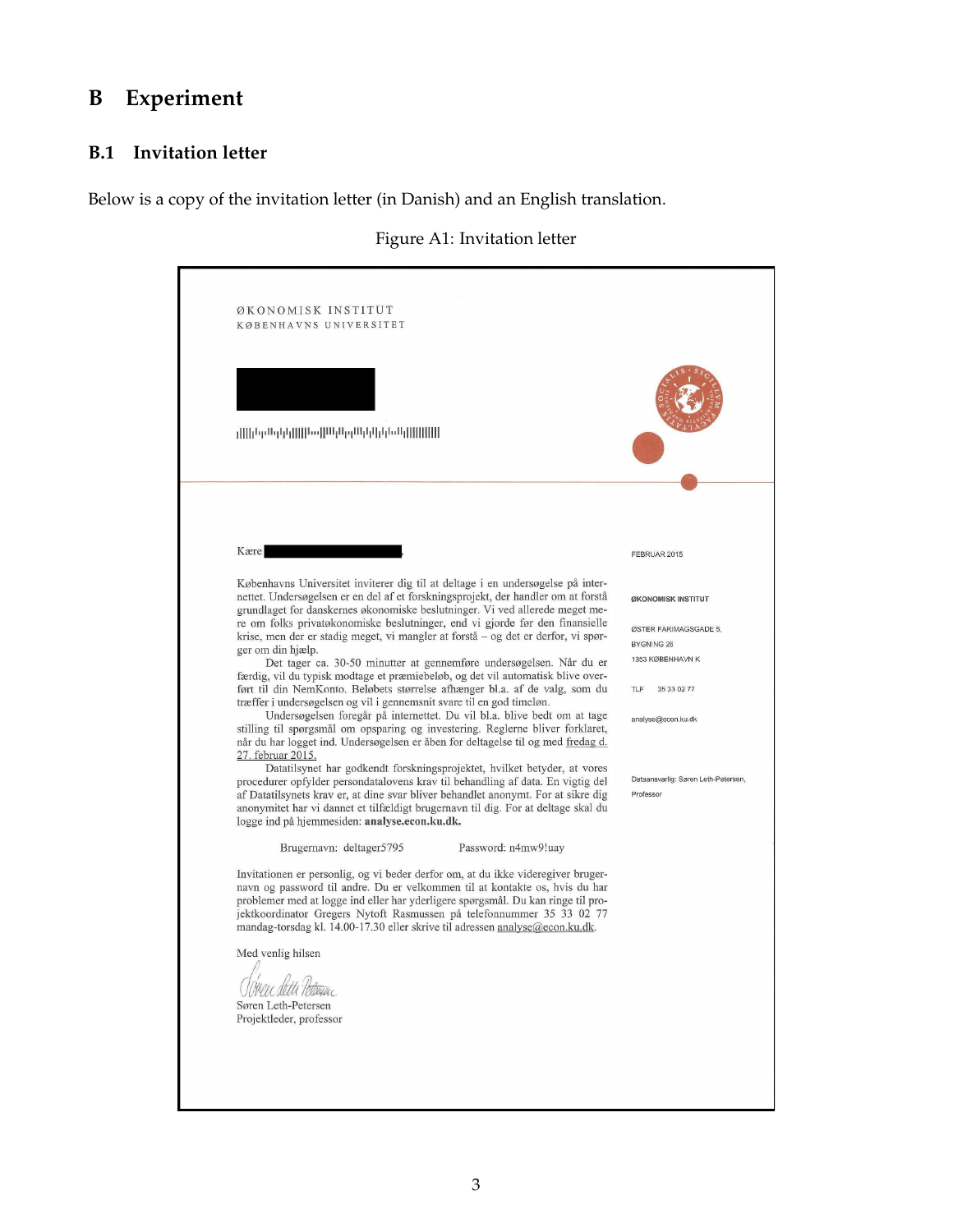#### **English translation of the invitation letter**:

#### Dear «name»,

University of Copenhagen invites you to participate in a study on the Internet. The study is part of a research project about understanding the basis for the Danes' financial decisions. We already know a lot more about people's personal financial decisions than we did before the financial crisis, but there is still much we need to understand - and that is why we are asking for your help.

It takes about 30-50 minutes to complete the study. When you are finished, you will typically receive prize money, and it will be automatically transferred to your NemKonto. The amount depends, i.a., on the choices that you make during the study and will on average correspond to a decent hourly wage.

The study is conducted on the Internet. You will consider questions concerning savings and investments, among other things. The rules will be explained once you have logged in. The study is open for participation through «date».

The Data Protection Agency has approved the research project, which means that our procedures comply with the Act on Processing of Personal Data. An important part of the Data Protection Agency's requirements is that your answers will be treated anonymously. To ensure anonymity, we have formed a random username for you. To participate, please log in at the following website: **analyse.econ.ku.dk**.

#### Username: «username» Password: «password»

The invitation is personal and we therefore ask you not to pass on your username and password to others. Please feel free to contact us if you are having trouble logging in or have any further questions. You can call project coordinator Gregers Nytoft Rasmussen at phone number 35 33 02 77 Monday-Thursday 2:00 p.m. – 5:30 p.m. or write to the address analyse@econ.ku.dk.

Sincerely yours,

Søren Leth-Petersen

Project manager, professor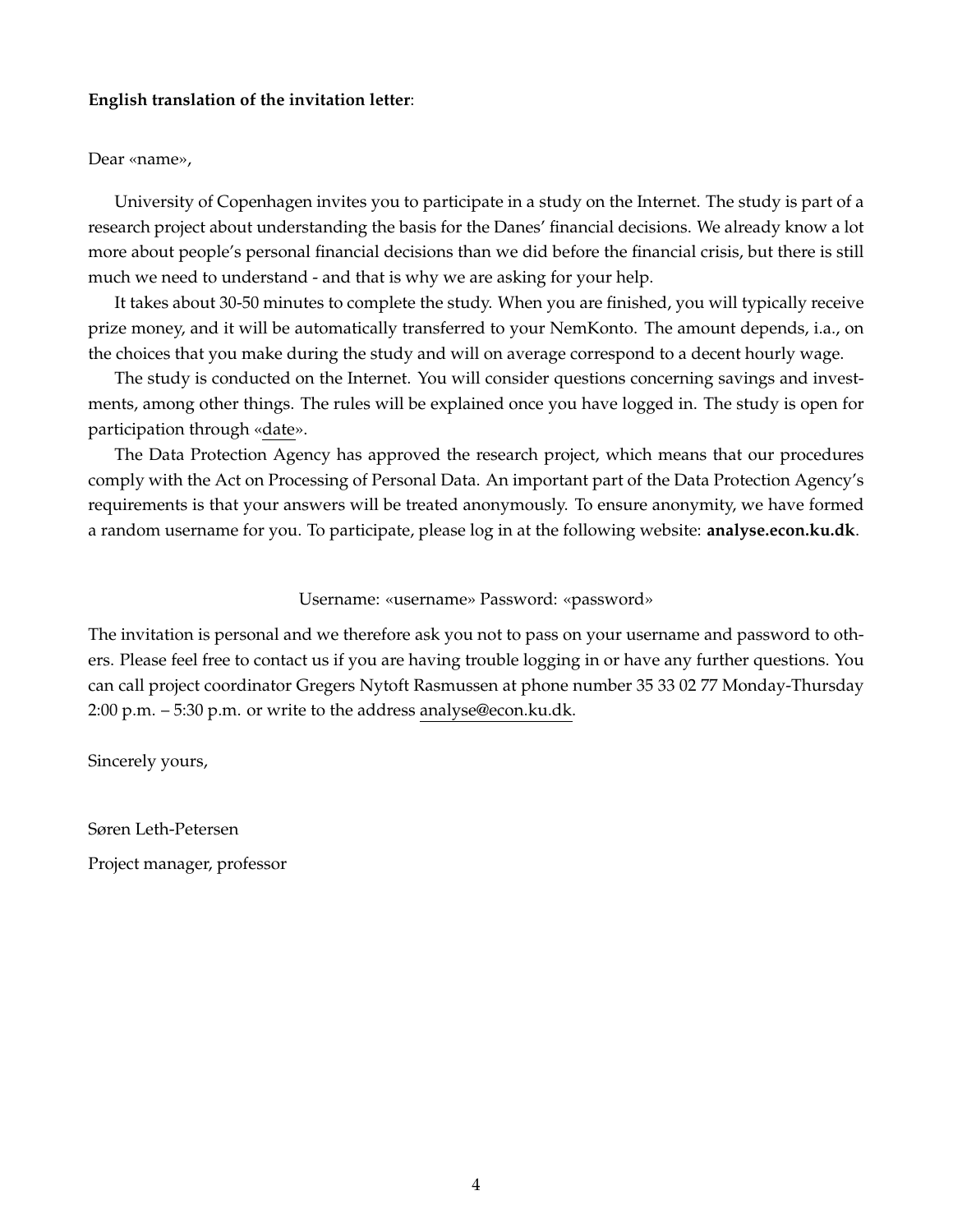#### **B.2 Choice situations for time task**

Table A1 presents a list of all choice situations in the time task.  $x_1$  is the value of a block allocated at  $t_1$ .  $x_2$ is the value of a block allocated at  $t_2$ .  $t_1$  and  $t_2$  are delays in weeks. 'delay' corresponds to the difference between *t*<sub>2</sub> and *t*<sub>1</sub>. 'annual rate' is the annual rate of return imputed by the relative values of the blocks. It is defined as  $\frac{1}{(t_1 - t_2)/52} \ln \left( \frac{x_1}{x_2} \right)$ *x*2 ). 'slope' denotes the slope of the budget line in  $(x_1, x_2)$ -space, i.e.  $-\frac{x_2}{x_1}$  $\frac{x_2}{x_1}$ .

| choiceId       | $x_1$ | $x_2$ | $t_1$    | $t_2$ | delay | annual rate $(\%)$ | slope    |
|----------------|-------|-------|----------|-------|-------|--------------------|----------|
| $\mathbf{1}$   | 100   | 105   | $\theta$ | 8     | 8     | 31.7               | $-1.050$ |
| $\overline{2}$ | 100   | 110   | $\theta$ | 8     | 8     | 62.0               | $-1.100$ |
| 3              | 100   | 115   | 0        | 8     | 8     | 90.8               | $-1.150$ |
| 4              | 100   | 120   | $\theta$ | 8     | 8     | 118.5              | $-1.200$ |
| 5              | 100   | 125   | 0        | 8     | 8     | 145.0              | $-1.250$ |
| 6              | 100   | 105   | 0        | 16    | 16    | 15.9               | $-1.050$ |
| 7              | 100   | 115   | $\theta$ | 16    | 16    | 45.4               | $-1.150$ |
| 8              | 100   | 125   | $\theta$ | 16    | 16    | 72.5               | $-1.250$ |
| 9              | 100   | 135   | $\theta$ | 16    | 16    | 97.5               | $-1.350$ |
| 10             | 100   | 145   | 0        | 16    | 16    | 120.8              | $-1.450$ |
| 11             | 100   | 105   | 8        | 16    | 8     | 31.7               | $-1.050$ |
| 12             | 100   | 110   | 8        | 16    | 8     | 62.0               | $-1.100$ |
| 13             | 100   | 115   | 8        | 16    | 8     | 90.8               | $-1.150$ |
| 14             | 100   | 120   | 8        | 16    | 8     | 118.5              | $-1.200$ |
| 15             | 100   | 125   | 8        | 16    | 8     | 145.0              | $-1.250$ |

Table A1: Intertemporal choice situations

#### **B.3 Comparing the experimental results to previous work**

In this appendix, we compare our choice data from the time discounting experiment to similar choice data from a related study (Andreoni and Sprenger 2012 [AS]), and we show that estimated discount rates, using four different specifications of a random utility model, are within the range found by other studies.

**Comparing to Andreoni and Sprenger (2012):** Although there are some differences between the budget choice designs and the selected populations in our study and AS, we show that the overall behavior found in the two data sets appears to be both qualitatively and quantitatively similar. Our patience measure is constructed using five choice situations. In each of these five choice situations, subjects chose to allocate 10 blocks between an earlier point in time (8 weeks, i.e. 56 days in the future) and a later point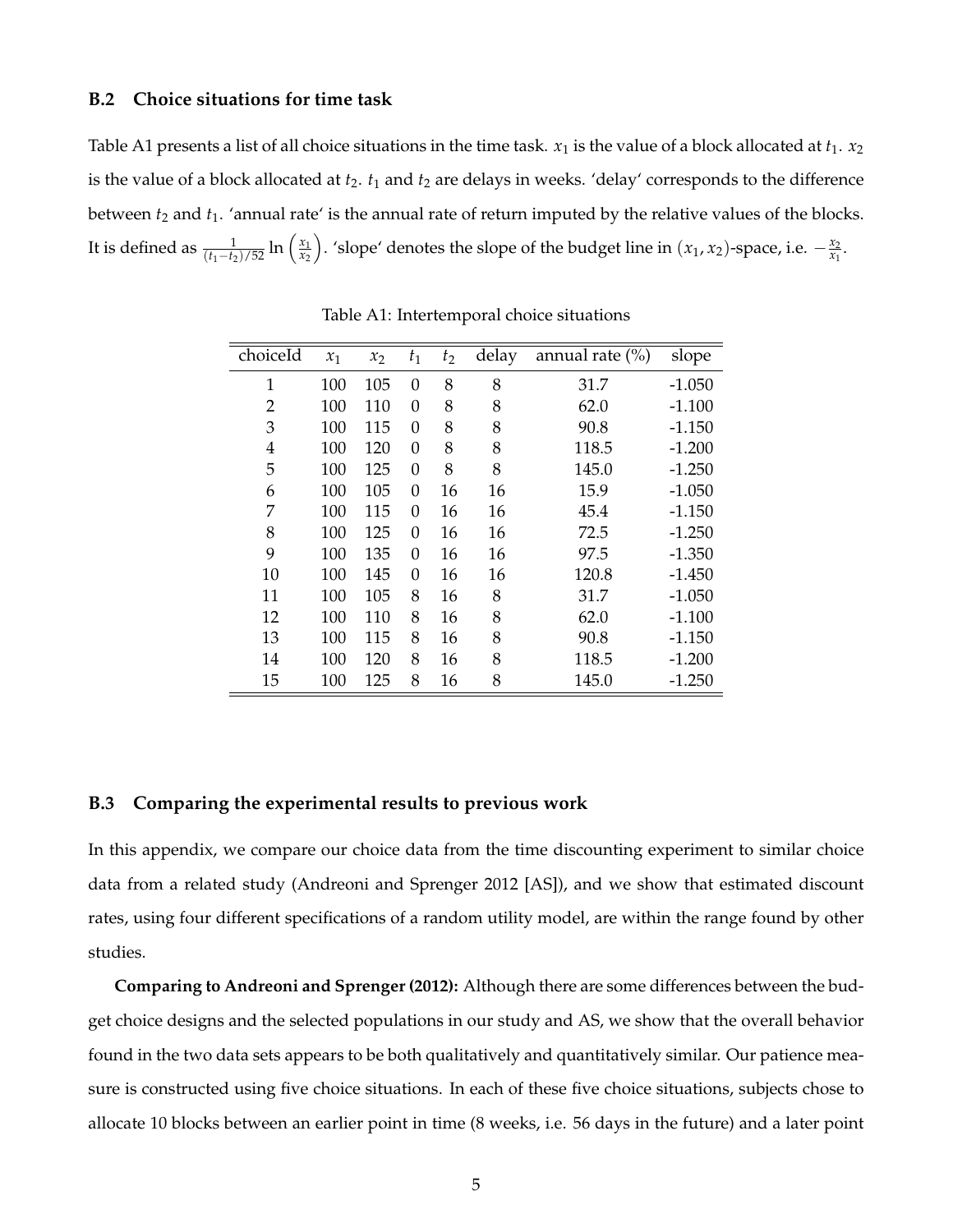in time (16 weeks, i.e. 112 days in the future). Subjects in the AS study faced a series of related budget choices. They were asked to allocate 100 tokens between two different payment dates in each of these budget choices. For comparability, we pick the most similar delays in their experiment, namely 35 and 70 days. In addition to different delays and different numbers of blocks/tokens to allocate, the two studies vary with respect to the subject sample and the presentation format. Specifically, the AS sample consists of 97 San Diego undergraduates, whereas our study uses data from 3,620 middle-aged individuals from the general Danish population. In their experiment, subjects were presented an ordered list of allocation choices with fixed payment dates on each screen. In contrast, we displayed each allocation choice in our study separately on a new screen. The five allocation choices we use to construct our patience index were interleaved with other choices involving different payment dates, and they appeared in randomized order. Furthermore, we held the value of an earlier block fixed at 100 points, whereas AS fixed the price of a future token for each date configuration.

Figure A2 juxtaposes the average share of blocks/tokens that subjects postponed to the later date as a function of the relative gain measured in percent from delaying it. In both experiments, it is as expected that the higher the compensation ('gain of postponing'), the more the subjects are willing to postpone gratification. Importantly, the average behavior found in the the two data sets appears to be both qualitatively and quantitatively very similar.

**Estimating discount rates:** Here, we describe the results of structural estimation of individual discount rates. Consider the decision problem from the subject's perspective. Define a choice situation *S* (see rows in Table A1) as a tuple of attributes  $(x_1, t_1, x_2, t_2)$ , where  $x_1$  and  $x_2$  denote the value (points) of a block materializing at the earlier point in time *t*<sup>1</sup> and the later point in time *t*2, respectively. Delays will be reported in calendar weeks.

Assuming additively separable time discounting, a subject's choice *z* is the outcome of the maximization problem

$$
\max_{z\in\{0,1,\dots,10\}}d(t_1)u(w_1)+d(t_2)u(w_2),
$$

subject to the budget constraint

$$
w_2=-\frac{x_2}{x_1}(w_1-10x_1),
$$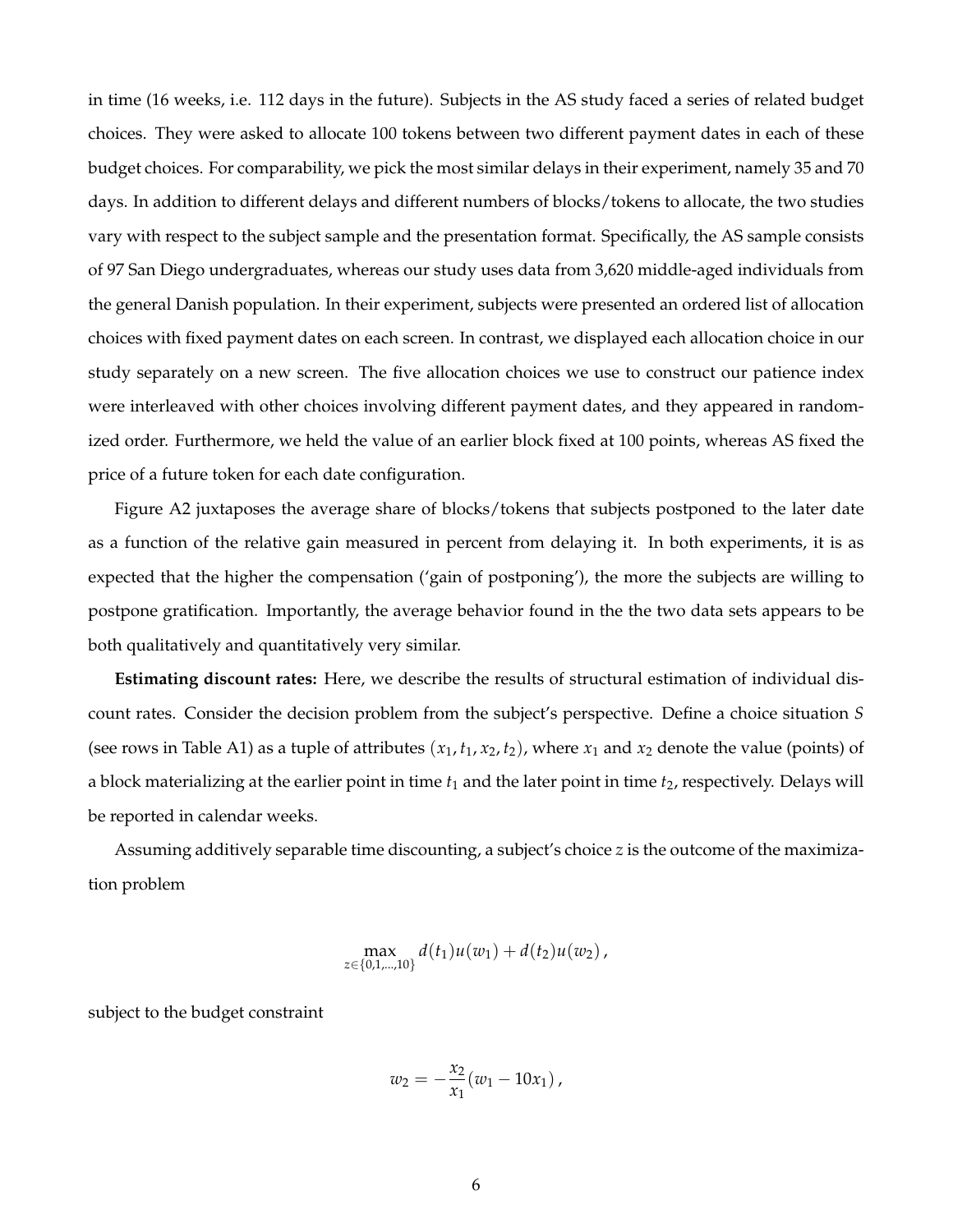



Notes: The figure shows the average share of blocks/tokens postponed to the later date by the subjects as a function of the relative gain measured in percent from delaying it. For our data, the gain is calculated as the value of a later block in points measured in percent of the point value of a sooner block. For Andreoni and Sprenger (2012), the gain is calculated as the price of a later token in percent of the price of a sooner token.

where  $w_1 = (10 - z)x_1$  and  $w_2 = z \cdot x_2$  denote the total number of points allocated to  $t_1$  and  $t_2$ , respectively. Therefore,  $z \in \{0, 1, ..., 10\}$  indicates the number of blocks saved to the later point in time. In our setup, it holds that  $x_1 = 100$  points in every choice situation. The slope of the budget lines is thus given  $by - \frac{x_2}{100}.$ 

In order to make the model operational, we have to assume specific functional forms for the discount function  $d(t)$  and the utility function  $u(w)$ . We start with introducing our most general specification and then discuss variants of the model imposing restrictions on certain behavioral parameters. For the discount function *d* (*t*), we use the quasi-hyperbolic form (Laibson 1997)

$$
d(t) = \begin{cases} 1 & \text{if } t = 0\\ \beta e^{-\rho \frac{t}{52}} & \text{if } t > 0 \end{cases}
$$

,

where  $\rho$  denotes the annualized discount rate and  $\beta$  < 1 denotes present bias. The utility function  $u(w)$ takes the iso-elastic form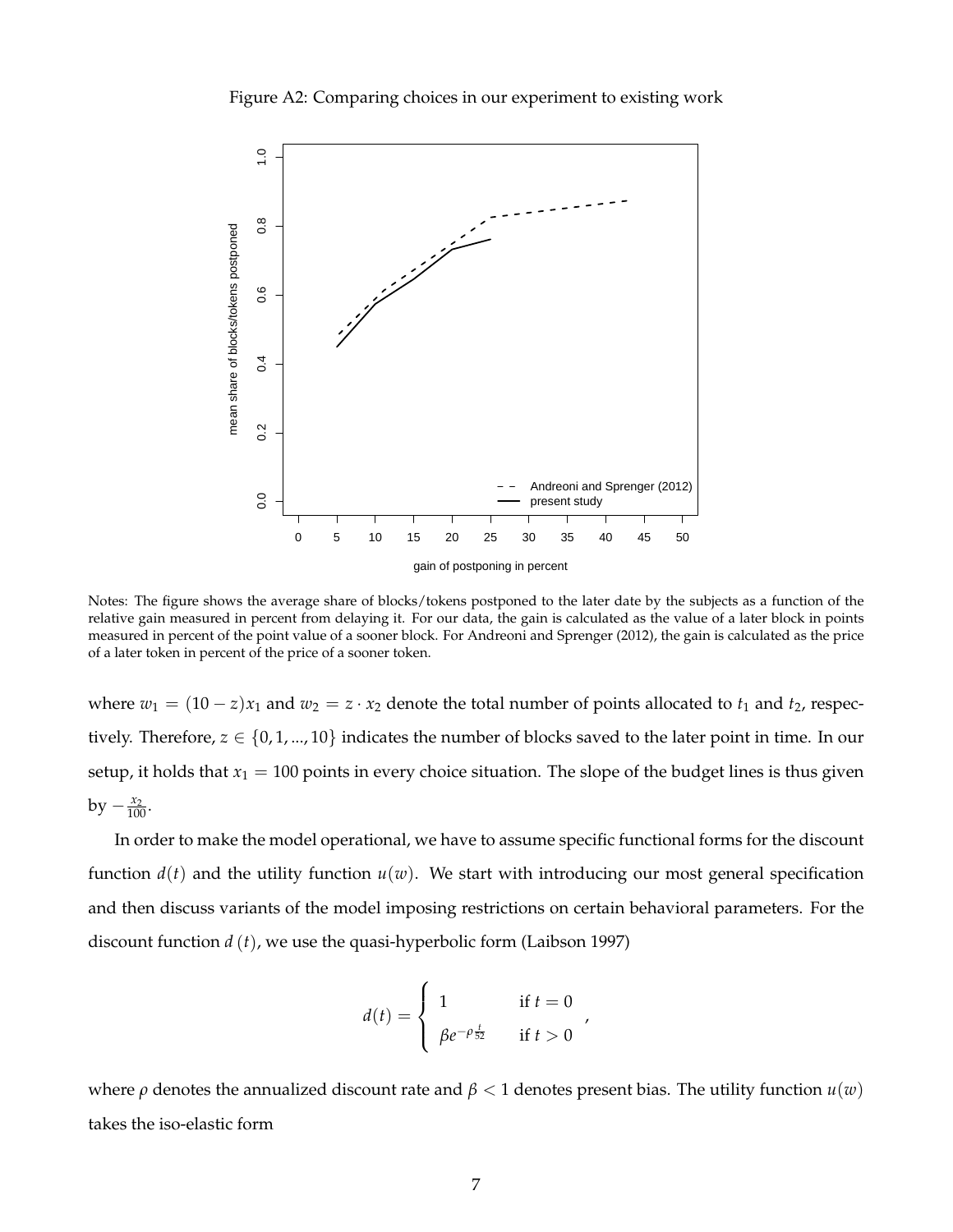$$
u(w) = \begin{cases} w^{1-\theta} & \text{if } \theta < 1 \\ \ln(w) & \text{if } \theta = 1 \\ -w^{1-\theta} & \text{if } \theta > 1 \end{cases}
$$

where *θ* denotes an Arrow-Pratt-type coefficient of relative aversion towards income fluctuations. We normalize such that  $u(\min(w_2)) = 0$  and  $u(\max(w_1)) = 1$ . Note that a single choice situation *S* only informs us about whether an individual is more or less patient than a certain threshold (see the rates listed in Table A1). The fact that we observe multiple choices per subject and that these choice situations vary with respect to their implicit interest rates permit us to bound the discount rate to an interval.

We estimate four different models:

- **Model 1:** To be able to compare estimated discount rates with our non-parametric index of patience, we first restrict attention to choice situations with payment dates  $t_1 = 8$  weeks and  $t_2 = 16$ weeks. Based on the five choice situations satisfying this requirement, we estimate the discount rate  $ρ$ . As these situations involve tradeoffs between two future dates only, they do not permit identification of the present bias parameter *β*. Furthermore, for this specification we also restrict utility to be linear in outcomes, such that  $\theta = 0$ .
- **Model 2:** This model's specification is equivalent to the specification of Model 1, but we estimate it on all 15 choice situations in our time discounting experiment. Once again, we restrict  $\beta = 1$  and  $\theta = 0$ .
- **Model 3:** Like Model 2, our third model is also estimated on all available time discounting data. However, the specification of Model 3 differs from Model 2 in that it allows for non-exponential discounting. The model thus requires estimation of the two behavioral discounting parameters *ρ* and  $\beta$ . As for the previous models, we assume utility to be linear in outcomes, such that  $\theta = 0$ .
- **Model 4:** Lastly, we estimate the most general model introduced above allowing for both nonlinear utility and present bias.

Until now, we have considered a deterministic model. To incorporate the possibility of errors, we have to make an assumption about the stochastic nature of choices. To do this, we assume random utility with additively separable choice noise (McFadden 1974, 1981). Denoting *S<sup>z</sup>* as the temporal points allocation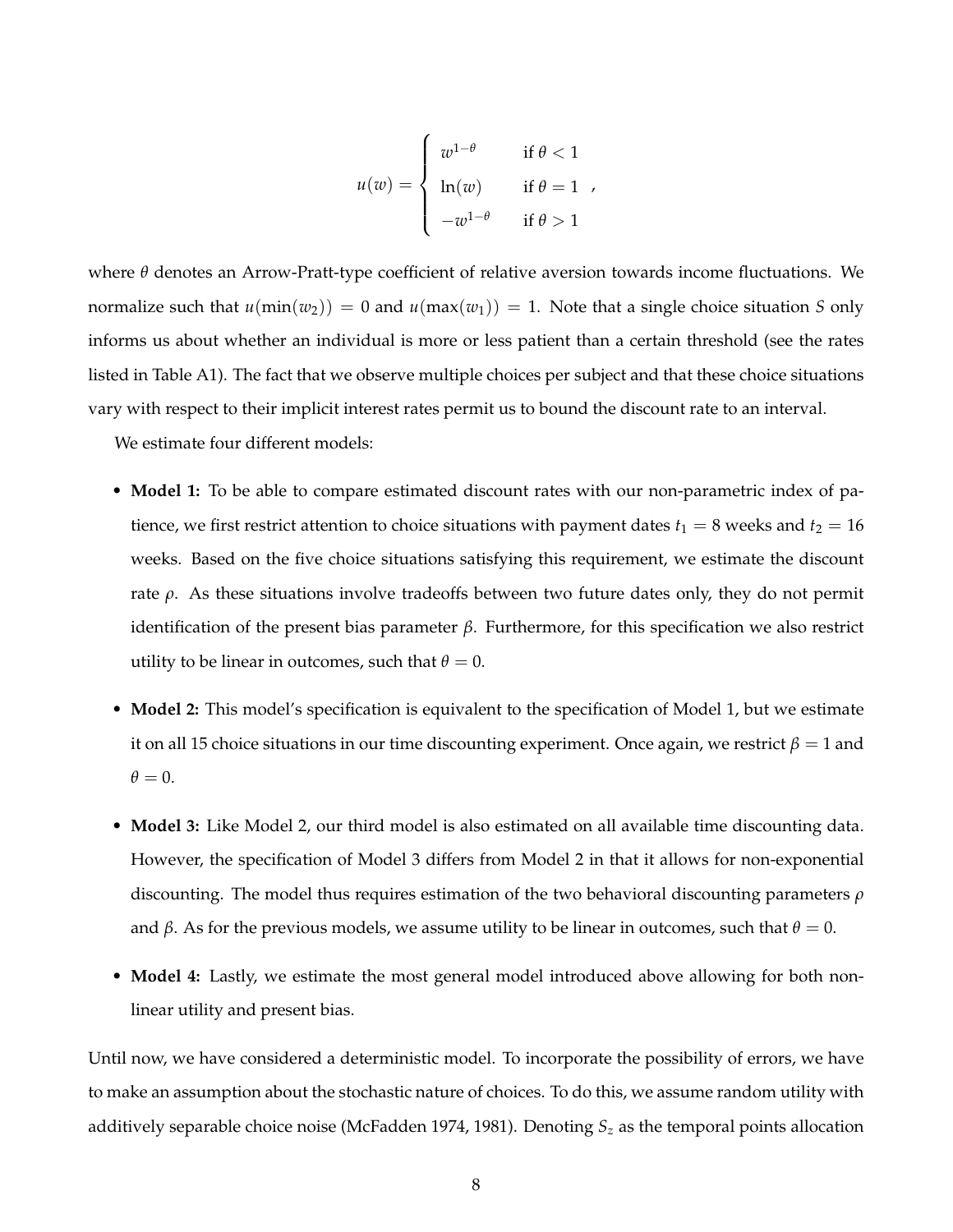arising from choice *z* in a specific situation, the utility of  $S_z$  is given by  $U(S_z) = d(t_1)u((10 - z)x_1) +$  $d(t_2)u(z \cdot x_2)$ . We presume that the utility of a temporal stream of outcomes equals  $V(z) = U(S_z) + \varepsilon_z$ , with  $\varepsilon$ <sub>z</sub> being an i.i.d. random variable representing error in evaluating utility.

Under the assumption that *ε<sup>z</sup>* follows a Type I extreme value distribution with (inverse) scale (precision) parameter  $\lambda$  and  $z' \neq z$ , an individual chooses allocation  $z$  if  $V(z) > V(z')$ . This yields the choice probability Prob(·) of allocation *z*:

$$
\mathrm{Prob}(z)=\mathrm{Prob}(U(S_z)-U(S_{z'})>\varepsilon_{z'}-\varepsilon_z)=\frac{e^{\lambda U(S_z)}}{\sum_{k=0}^{10}e^{\lambda U(S_k)}}.
$$

We estimate the model using maximum likelihood. The objective function to be maximized is equal to

$$
f(S; \eta) = \prod_{j=1}^{m} \prod_{k=0}^{10} Prob(z)^{1[S_z = S_k]},
$$

where *η* denotes the vector of parameters to be estimated. The first product multiplies over all *m* choice situations in  $S$ , and the second product multiplies over all 11 possible allocations. Note that the stochastic specification of the model introduces an additional precision parameter *λ*, which is constrained to be positive.  $\lambda = 0$  represents random choice. In this case, choice probabilities follow a uniform distribution over the 11 possible allocations. Large *λ*'s, on the other hand, indicate higher precision.

Figure A3 depicts the distribution of estimated annual discount rates for all individuals in our sample for the four different models. Subjects who always chose to save all blocks in all choice situations are included. For some subjects, the estimated annual discount rates exceed 145 percent, which is the maximum discount rate offered in the experiment, cf. Table A1. We set the actual discount rate to 145 percent for these subjects. The distributions are very similar across the four models, with a mean discount rate ranging from 39 to 51 percent per annum. This is in line with the previous literature, for example surveyed by Frederick et al. (2002).

Models 3 and 4 allow for non-constant discounting. For these models, we find that 30-40 percent of the individuals seem reasonably unbiased, defined as *β* ∈ (0.95, 1.05), while 15 percent display presentbiased behavior and 45-55 percent display future-biased behavior, i.e. there is little evidence that present bias is important. This is broadly consistent with the findings from the non-parametric measure where slightly more individuals are future biased than present biased.

In Table A2, we show that the ordering of individuals according to level of patience across models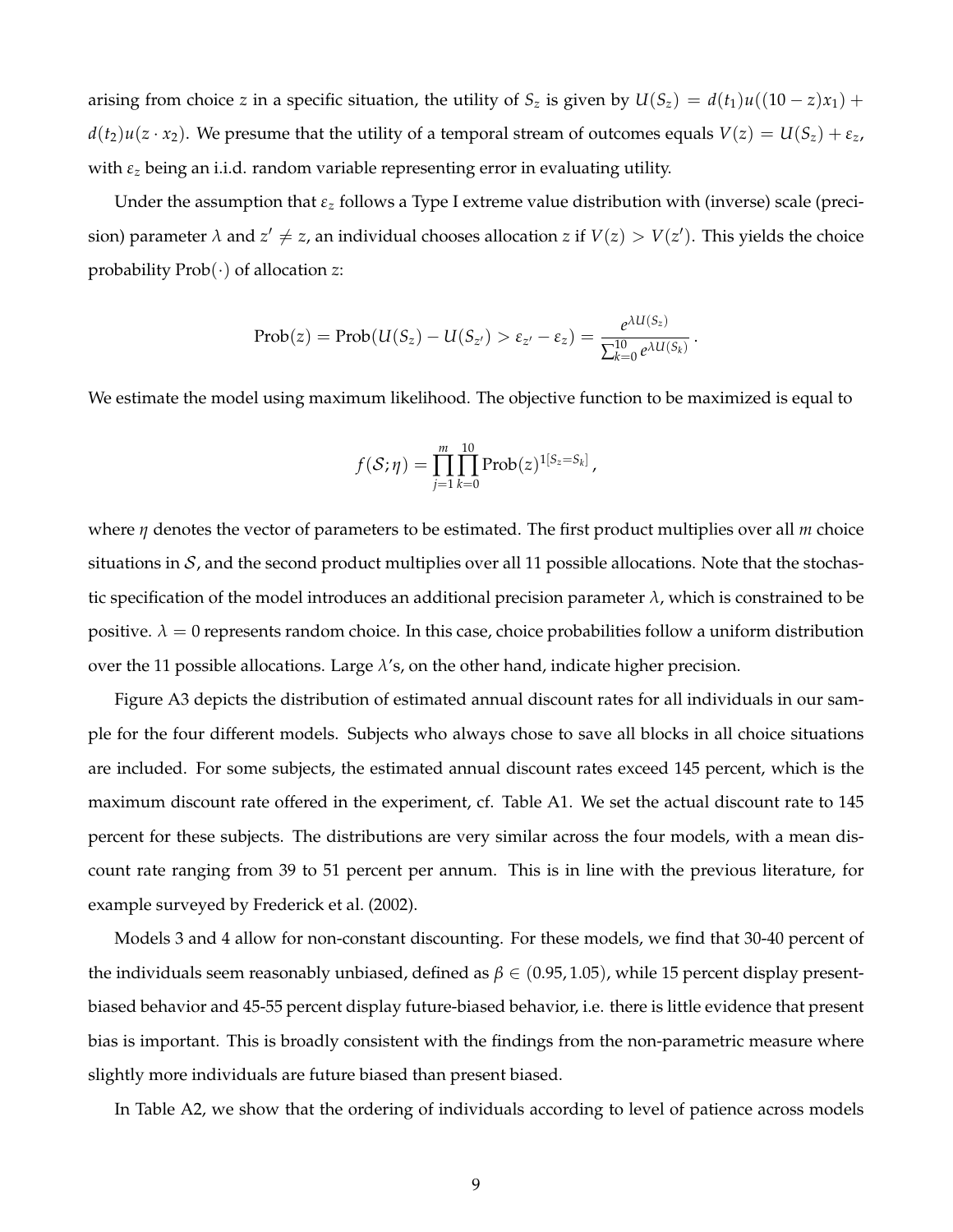1-4 is very similar to the ordering according to our non-parametric patience index defined in equation (4). The table shows the results from rank-rank regressions where the dependent variable is based on the patience index while the explanatory variables are based on the estimated discount rate from each of the four models. Across the models, the rank-rank coefficient is in the range 0.84-0.97.



Figure A3: Distributions of structurally estimated discount rates

Notes: The panels show distributions of structurally estimated annual discount rates. The estimated discount rates are based on four different models:

Panel a: Exponential discounting. Linear utility. Uses the five money sooner-or-later tasks that involve payments at  $t_1 = 8$ weeks and  $t_2 = 16$  weeks.

Panel b: Exponential discounting. Linear utility. Uses all 15 experimental time choice situations.

Panel c: Allows for non-exponential discounting. Linear utility. Uses all 15 experimental time choice situations.

Panel d: Allows for non-exponential discounting. Allows for non-linear utility. Uses all 15 experimental time choice situations. In all four panels, estimated discount rates are censored at 145 percent, which is the maximum discount rate offered in the experiment.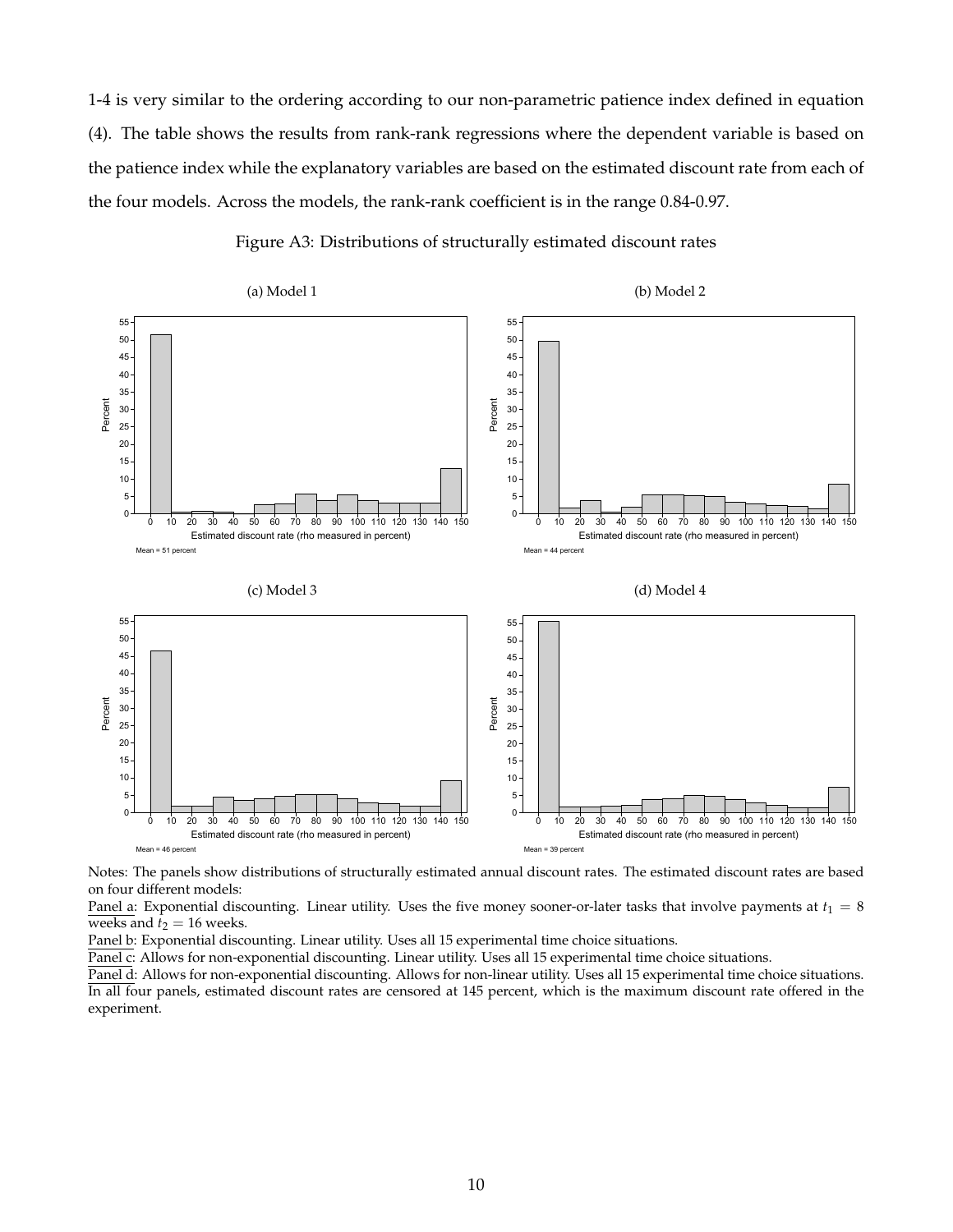| Dep. var.: Rank of non-parametric patience, 8 vs. 16 weeks | (1)    | (2)    | (3)    | $\left( 4\right)$ |
|------------------------------------------------------------|--------|--------|--------|-------------------|
| Rank of estimated discount rate, model 1                   | 0.97   |        |        |                   |
|                                                            | (0.00) |        |        |                   |
| Rank of estimated discount rate, model 2                   |        | 0.89   |        |                   |
|                                                            |        | (0.01) |        |                   |
| Rank of estimated discount rate, model 3                   |        |        | 0.84   |                   |
|                                                            |        |        | (0.01) |                   |
| Rank of estimated discount rate, model 4                   |        |        |        | 0.85              |
|                                                            |        |        |        | (0.01)            |
| Observations                                               | 3,620  | 3,620  | 3,620  | 3,620             |
| Adj. R-squared                                             | 0.93   | 0.79   | 0.71   | 0.73              |

Table A2: Relationship between the non-parametric patience measure and structurally estimated discount rates

Notes: OLS regressions of the ranked non-parametric patience measure on ranked estimated discount rates from models 1-4. Robust standard errors in parentheses. All regressions include constant terms (not reported).

#### **B.4 Distribution of the non-parametric measure of non-constant time discounting**

We compute the difference in savings choices between 0-8 weeks (short run) and 8-16 weeks (long run) for each of the five interest rates offered in the experiment and take the arithmetic mean of these differences for each individual. The distribution across individuals of this difference between short-run and long-run decisions is bell shaped around zero as shown in the figure below. According to this measure, individuals are on average time consistent with about 1/3 exhibiting no bias, while a little less than 1/3 of the individuals save more in the long run decisions than in the short run decisions ("present biased") and close to 1/3 of the individuals save more in the short run decisions than in the long run decisions ("future biased").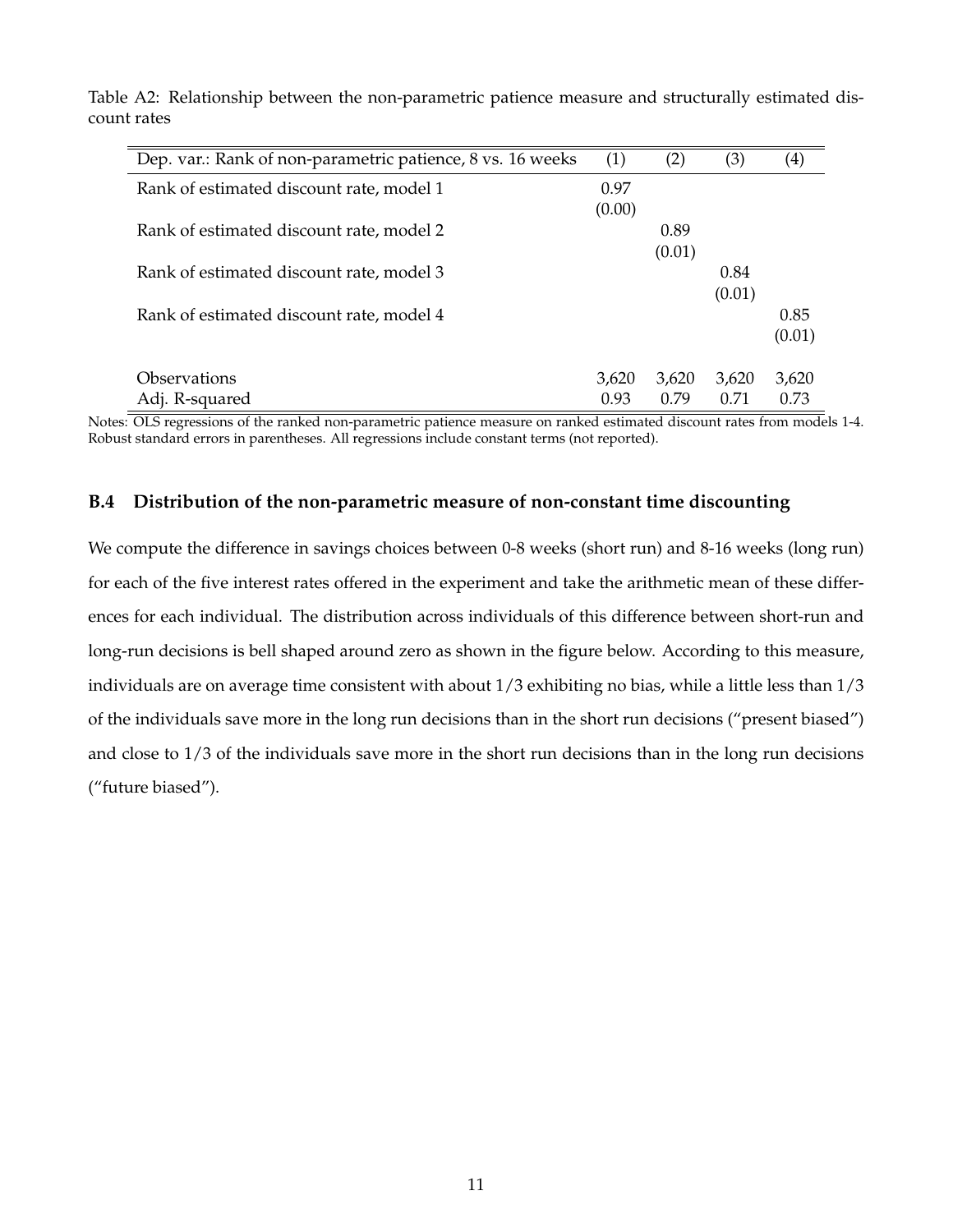Figure A4: Distribution of increasing patience, non-parametric measure



Notes: The figure shows the distribution of the index of increasing patience. The higher the index, the more the individual has chosen to save in the 8-16 weeks situations (long run) relative to the 0-8 weeks situations (short run).

#### **B.5 Risk task and risk aversion measure**

We use investment games similar to Gneezy and Potters (1997) to measure risk aversion. The main differences to their setup are: (*i*) that we used a graphical interface to present the investment choice and (*ii*) that we varied both probabilities of winning and rates of return across the choice situations. In addition, like for all other preference elicitation tasks, we carefully explained the task with the help of animated videos. A typical choice situation is depicted in Figure A5. The left panel shows the initial state of a choice situation. The subject was endowed with ten 100-point blocks positioned at the very left of the screen and could then decide how many of these blocks to invest in a risky asset. The (binary) risky asset, depicted on the right-hand side of the choice screen, resulted in either a good outcome or a bad outcome. In the example, the good outcome occurred with probability 60 percent (illustrated by the wheel on top of the risky asset) and yielded 130 points for each invested 100-point block. The bad outcome occurred with probability 40 percent and yielded 70 points for each invested 100-point block. The user interface worked in the same way as in the time task.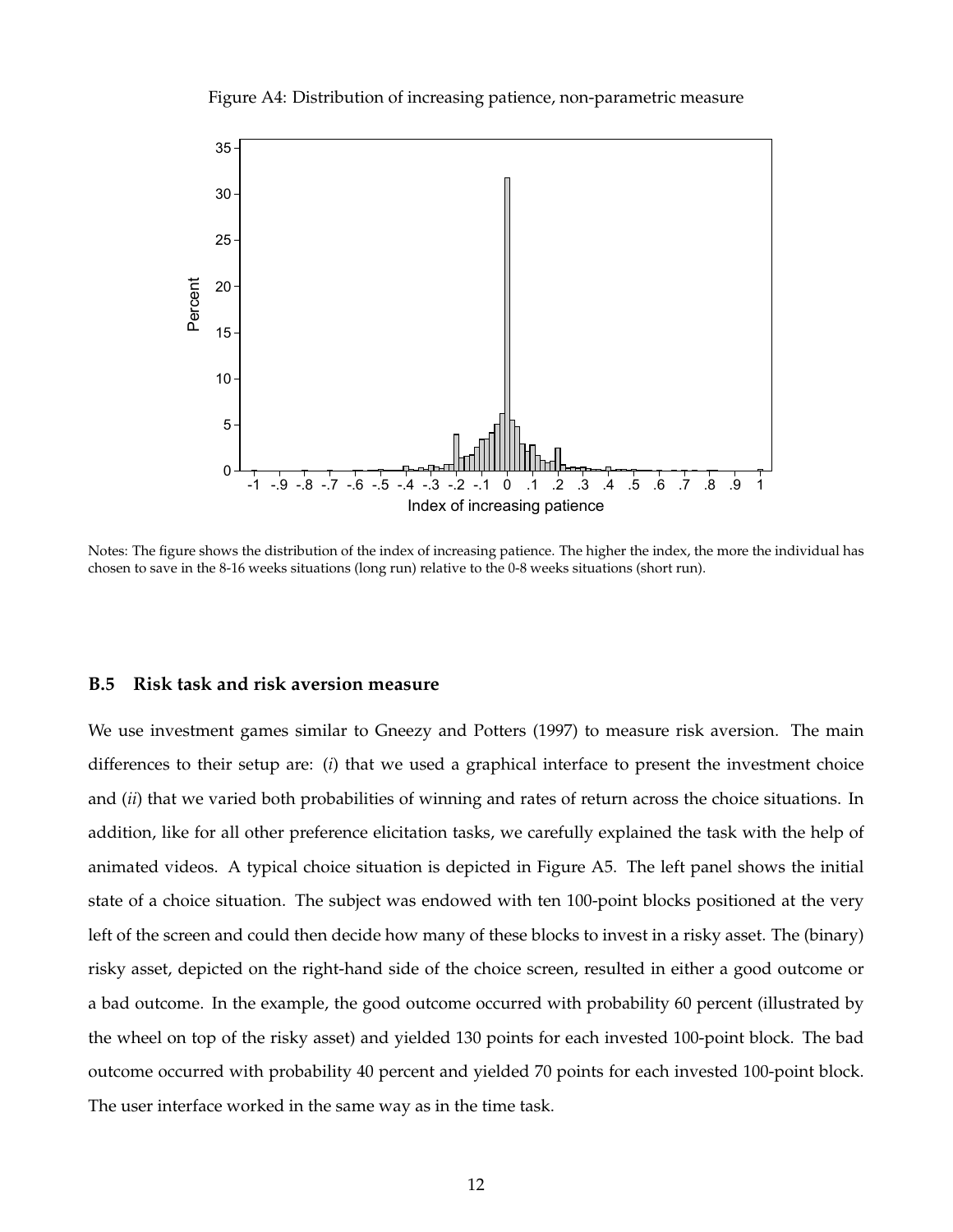Figure A5: Risk choice task



A total of 15 choice situations are implemented. They vary in terms of probabilities and rates of return. Table A3 presents a list of all choice situations in the risk task. 'vb' is the value of a block. 'm1' is the multiplier in case the good state occurs, in which case the new value of a block is  $vb \times ml$ . 'm2' is the multiplier in case the bad state occurs, in which case the new value of a block is  $vb \times m2$ . 'p' is the probability of the good state. 'mev' is the expected multiplier, mev =  $p \times m_1 + (1 - p) \times m_2$ . 'msd' standard deviation of the multiplier, msd =  $\sqrt{p \times (m_1 - \text{mev})^2 + (1 - p) \times (m_2 - \text{mev})^2}$ . 'mskew' is the skewness of the multiplier, mskew =  $\frac{p \times (m_1 - \text{mev})^3 + (1-p) \times (m_2 - \text{mev})^3}{mq^3}$  $\frac{\text{m}(\text{1}-p)\times(m_2-\text{mev})}{\text{msd}^3}$ . 'slope' is the slope of the budgets, i.e. the ratio of prices*, slope* =  $\frac{m_2-1}{m_1-1}$  $\frac{m_2-1}{m_1-1}$ .

Like in the other tasks, choice situations in the risk task appear in individualized random order. If the random choice situation picked in the payment stage is a risky choice situation, the subject is again confronted with her choice. The choice can not be reverted at this stage, however. The subject is then asked to resolve uncertainty in the present situation. This is done by spinning the wheel on top of the risky asset. The final payout corresponds to the sum of the safe account and the resolved outcome of the originally risky account. Payments are transferred directly to subjects' NemKonto on the next banking day.

We construct the risk aversion index as follows: We take all choice situations with zero skewness, i.e. with probability 0.5 (choiceId 1, 4, 7, 14 and 15 in Table A3). We then normalize and aggregate using the arithmetic mean: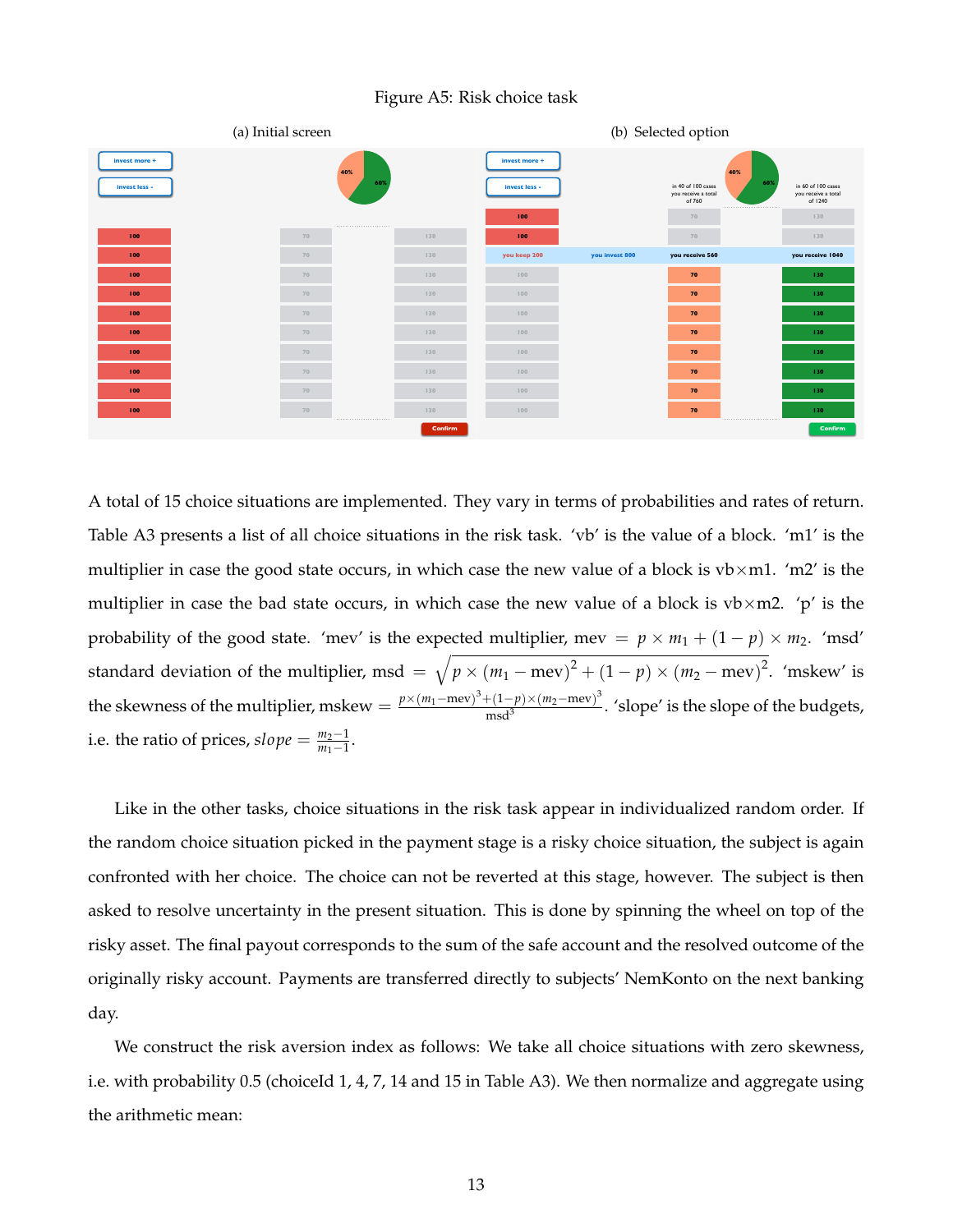| choiceId | vb  | m1   | m2   | p   | mev   | msd   | mskew    | slope    |
|----------|-----|------|------|-----|-------|-------|----------|----------|
| 1        | 100 | 1.21 | 0.81 | 0.5 | 1.010 | 0.200 | 0.000    | $-0.905$ |
| 2        | 100 | 1.41 | 0.91 | 0.2 | 1.010 | 0.200 | 1.500    | $-0.220$ |
| 3        | 100 | 1.11 | 0.61 | 0.8 | 1.010 | 0.200 | $-1.500$ | $-3.545$ |
| 4        | 100 | 1.31 | 0.71 | 0.5 | 1.010 | 0.300 | 0.000    | $-0.935$ |
| 5        | 100 | 1.61 | 0.86 | 0.2 | 1.010 | 0.300 | 1.500    | $-0.230$ |
| 6        | 100 | 1.16 | 0.41 | 0.8 | 1.010 | 0.300 | $-1.500$ | $-3.688$ |
| 7        | 100 | 1.35 | 0.75 | 0.5 | 1.050 | 0.300 | 0.000    | $-0.714$ |
| 8        | 100 | 1.65 | 0.90 | 0.2 | 1.050 | 0.300 | 1.500    | $-0.154$ |
| 9        | 100 | 1.20 | 0.45 | 0.8 | 1.050 | 0.300 | $-1.500$ | $-2.750$ |
| 10       | 100 | 1.50 | 0.40 | 0.6 | 1.060 | 0.539 | $-0.408$ | $-1.200$ |
| 11       | 100 | 1.72 | 0.62 | 0.4 | 1.060 | 0.539 | 0.408    | $-0.528$ |
| 12       | 100 | 1.45 | 0.35 | 0.6 | 1.010 | 0.539 | $-0.408$ | $-1.444$ |
| 13       | 100 | 1.67 | 0.57 | 0.4 | 1.010 | 0.539 | 0.408    | $-0.642$ |
| 14       | 100 | 1.51 | 0.50 | 0.5 | 1.005 | 0.505 | 0.000    | $-0.980$ |
| 15       | 100 | 1.61 | 0.60 | 0.5 | 1.105 | 0.505 | 0.000    | $-0.656$ |
|          |     |      |      |     |       |       |          |          |

Table A3: Risk choice situations

$$
\phi_{\text{risk aversion}} = \text{mean}\left(\frac{z_1}{10}, \frac{z_4}{10}, \frac{z_7}{10}, \frac{z_{14}}{10}, \frac{z_{15}}{10}\right),
$$

where  $z_i$  denotes the number of blocks kept in the safe account in choice situation *i*.  $\phi$ <sub>risk aversion</sub> is an index of risk aversion with *φ*risk aversion ∈ [0, 1]. Higher values of *φ*risk aversion indicate greater risk aversion, and a *φ*risk aversion of zero indicates minimum risk aversion.

#### **B.6 Social preference task and altruism measure**

We use dictator games to measure altruism. In each choice situation, the subject (dictator) chose one out of eleven allocations of points between her-/himself and an anonymous person (the recipient). The recipient took part in another session of our study, but did not make choices as a dictator. Dictators and recipients were randomly matched, and they remained anonymous to each other at all points in time. Possible allocations were displayed using a graphical interface. The cost of increasing or decreasing the recipient's payoff varied across the different choice situations. Figure A6 depicts a typical choice situation as it was presented to dictators. The left panel illustrates the initial screen in that choice situation with no allocation yet selected. Once the dictator picked the preferred option, a blue bar appeared around the selected option. The right panel of the figure illustrates the situation in which allocation 5 was chosen.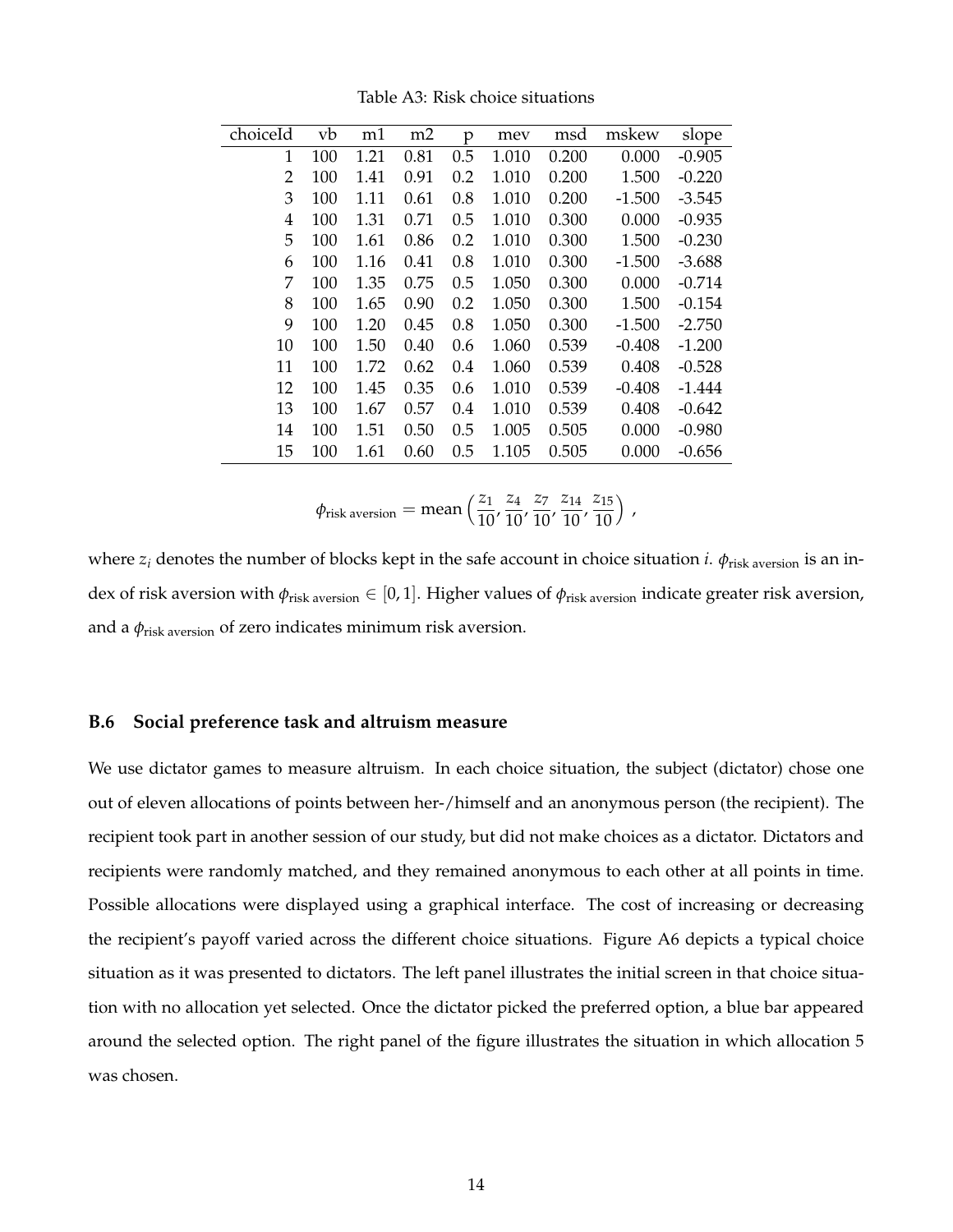



12 choice situations were implemented. Table A4 presents the list of all choice situations in the social preference task. (own<sub>1</sub>, other<sub>1</sub>) refers to the allocation on top of the choice screen, and (own<sub>2</sub>, other<sub>2</sub>) refers to the allocation on the bottom of the choice screen. The budget lines for the choice situations have slope  $=\frac{\text{other}_2-\text{other}_1}{\text{own}_2-\text{own}_1}$ <u><sup>omer<sub>2</sub>−omer<sub>1</sub></u>. The choice situation presented in Figure A6 corresponds to choiceId 4 in Table A4.</u></sup>

| $0$ <sub>Vn1</sub> | other <sub>1</sub> | own <sub>2</sub> | other <sub>2</sub> | slope    |
|--------------------|--------------------|------------------|--------------------|----------|
| 1,050              | 550                | 450              | 950                | $-0.667$ |
| 1,000              | 500                | 500              | 1,000              | $-1.000$ |
| 950                | 450                | 550              | 1,050              | $-1.500$ |
| 900                | 450                | 600              | 1,050              | $-2.000$ |
| 850                | 450                | 650              | 1,050              | $-3.000$ |
| 850                | 400                | 650              | 1,100              | $-3.500$ |
| 800                | 400                | 700              | 1,100              | $-7.000$ |
| 750                | 400                | 750              | 1,100              | $\infty$ |
| 700                | 400                | 800              | 1,100              | 7.000    |
| 700                | 450                | 800              | 1,050              | 6.000    |
| 650                | 400                | 850              | 1,100              | 3.500    |
| 650                | 450                | 850              | 1,050              | 3.000    |
|                    |                    |                  |                    |          |

Table A4: Choice situations in social preference task

Like in the other tasks, choice situations in the social preference task appeared in individualized random order. If the random choice situation picked in the payment stage was from the set of social preference tasks, the subject was informed about her choice in that situation. The choice could not be reverted at this stage, however. The subject (dictator) and the other person (recipient) received the respective amounts in the chosen allocation. Payments were transferred directly to people's NemKonto.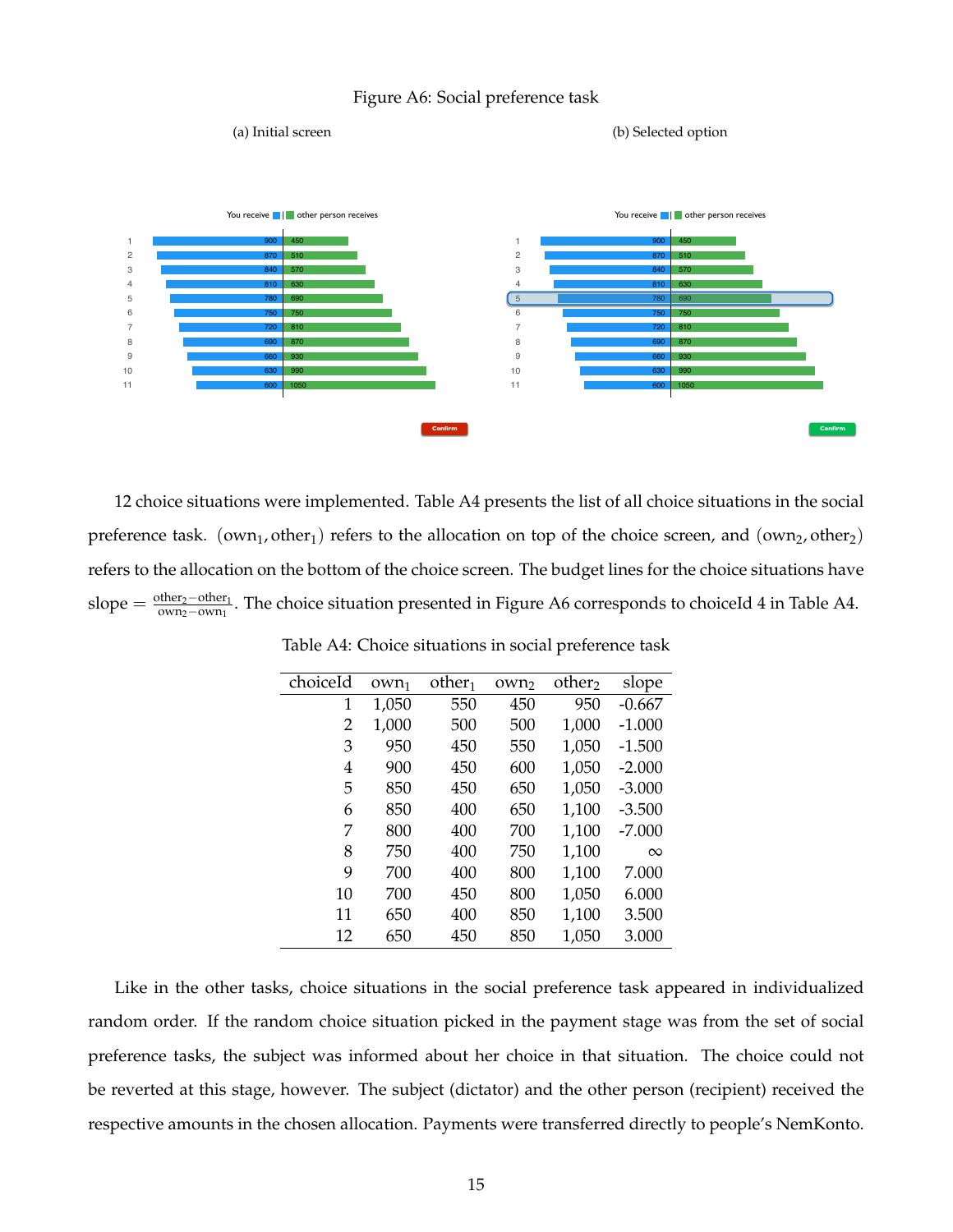We construct an altruism index as follows: We take all choice situations with negative slope (choiceId 1 to 7 in Table A4) and aggregate using the arithmetic mean. We define:

$$
\phi_{\text{altruism}} = \text{mean}(z_1, ..., z_7) ,
$$

where  $z_i \in [0, 1]$  denotes the allocation (own, other) in choice situation *i*.  $z_i = 0$  is the allocation on top of the choice screen, and  $z_i = 1$  is the allocation on the bottom of the choice screen. Thus, higher values of *z<sup>i</sup>* means giving more to the recipient.

Specifically, (own, other) =  $((1 - z_i)$ own<sub>1</sub> +  $z_i$ own<sub>2</sub>,  $(1 - z_i)$ other<sub>1</sub> +  $z_i$ other<sub>2</sub>).  $\phi$ <sub>altruism</sub> is an index of costly altruism with *φ*altruism ∈ [0, 1]. Higher values of *φ*altruism indicate greater altruism, and a *φ*altruism of zero indicates minimum altruism (maximum selfishness).

#### **B.7 Respondents vs. non-respondents**

Table A5 provides summary statistics for our respondents (column a) and non-respondents (column b) and their differences (column c). The respondents are slightly older, less likely to be single and slightly more educated compared to non-respondents. Wealth and income of the respondents are higher throughout the distributions.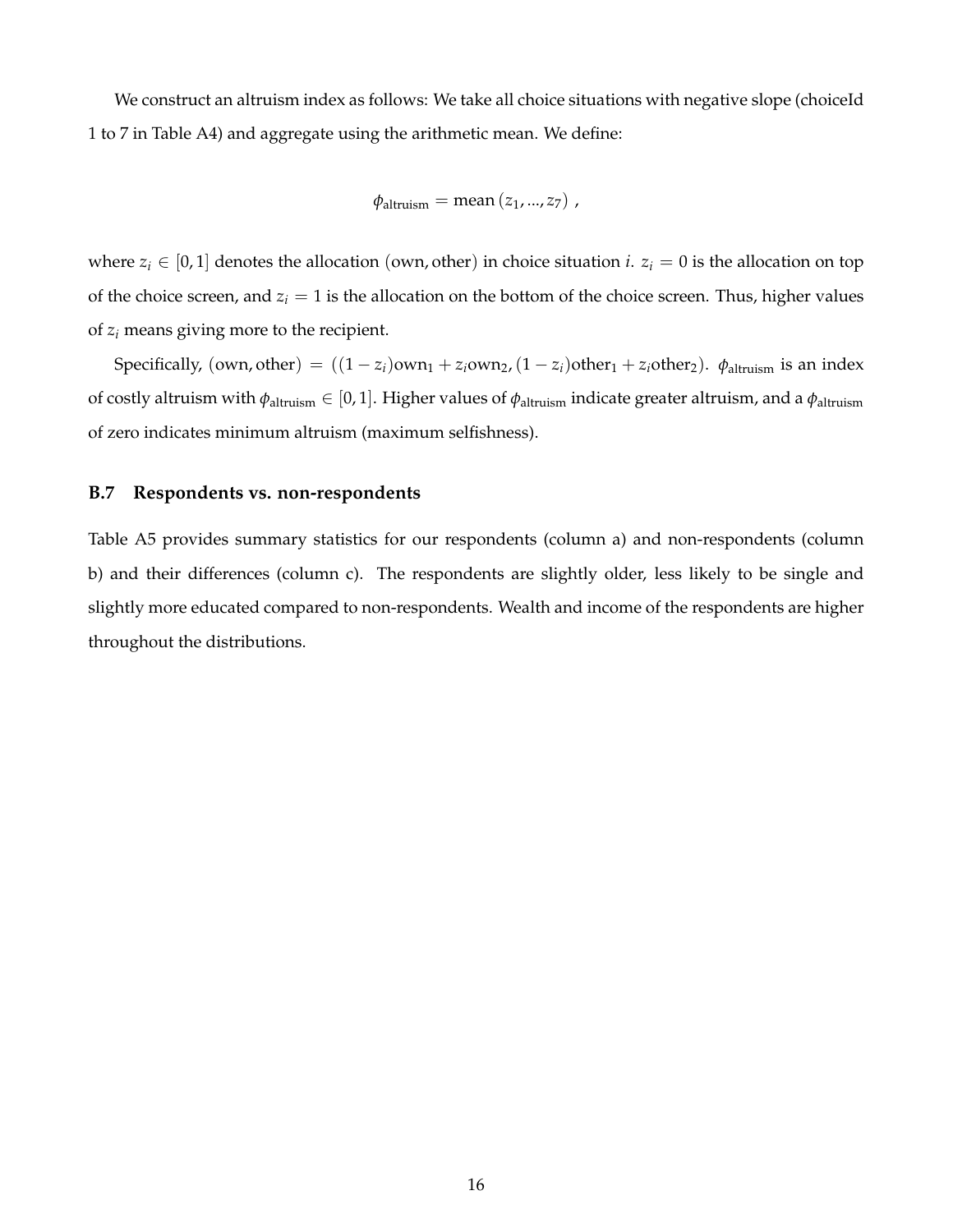|                           | (a)         | (b)             | (c)       |        |
|---------------------------|-------------|-----------------|-----------|--------|
|                           | Respondents | Non-respondents | $(a)-(b)$ |        |
| Age                       | 37.32       | 36.46           | 0.86      | (0.00) |
| Woman $(=1)$              | 0.50        | 0.49            | 0.00      | (0.74) |
| Single $(=1)$             | 0.28        | 0.38            | $-0.10$   | (0.00) |
| Dependent children $(=1)$ | 0.70        | 0.64            | 0.06      | (0.00) |
| Years of education        | 14.90       | 14.17           | 0.73      | (0.00) |
| Gross income distribution |             |                 |           |        |
| p5                        | 135,745     | 98,974          | 36,772    |        |
| p25                       | 287,472     | 234,953         | 52,520    |        |
| p50                       | 382,997     | 341,621         | 41,376    | (0.00) |
| p75                       | 484,463     | 434,679         | 49,784    |        |
| p95                       | 719,754     | 655,002         | 64,752    |        |
| Wealth distribution       |             |                 |           |        |
| p5                        | $-337,615$  | $-351,123$      | 13,507    |        |
| p25                       | 93,899      | 48,894          | 45,006    |        |
| p50                       | 486,006     | 317,455         | 168,551   | (0.00) |
| p75                       | 1,066,468   | 800,084         | 266,385   |        |
| p95                       | 2,395,664   | 2,024,448       | 371,216   |        |
| Observations              | 3,620       | 23,624          | 27,244    |        |

Table A5: Means of selected characteristics. Respondents vs. non-respondents

Notes: Variables are based on 2015 values. P-values from unconditional t-tests of equality of means in parentheses. The reported p-values for the gross income distribution and the wealth distribution are from two-sample Kolmogorov-Smirnov tests for equality of distribution functions. (=1) indicates a dummy variable taking the value 1 for individuals who satisfy the description given by the variable name. Wealth denotes the value of real estate, deposits, stocks, bonds, mortgage deeds in deposit, cars and pension accounts minus all debt except debt to private persons. The tax assessed values of housing is adjusted by the average ratio of market prices to tax assessed values among traded houses of the same property class and in the same location and price range. Gross income refers to annual income and excludes capital income. Wealth and income are measured in Danish kroner (DKK). The table includes individuals for whom a full set of register variables is available.

### **C Empirical results**

#### **C.1 Association between individual discount rates and wealth levels**

Appendix B.3 provides estimates of individual discount rates based on four different random utility models. Below we display the results from regressing wealth levels on these measures of impatience. Columns 1-4 show that the association between wealth levels and discount rates is in the range DKK -918 to DKK -720 per percentage point across the different models. Columns 5-8 show that a one standard deviation higher discount rate is associated with a DKK 38,700-46,900 lower level of wealth.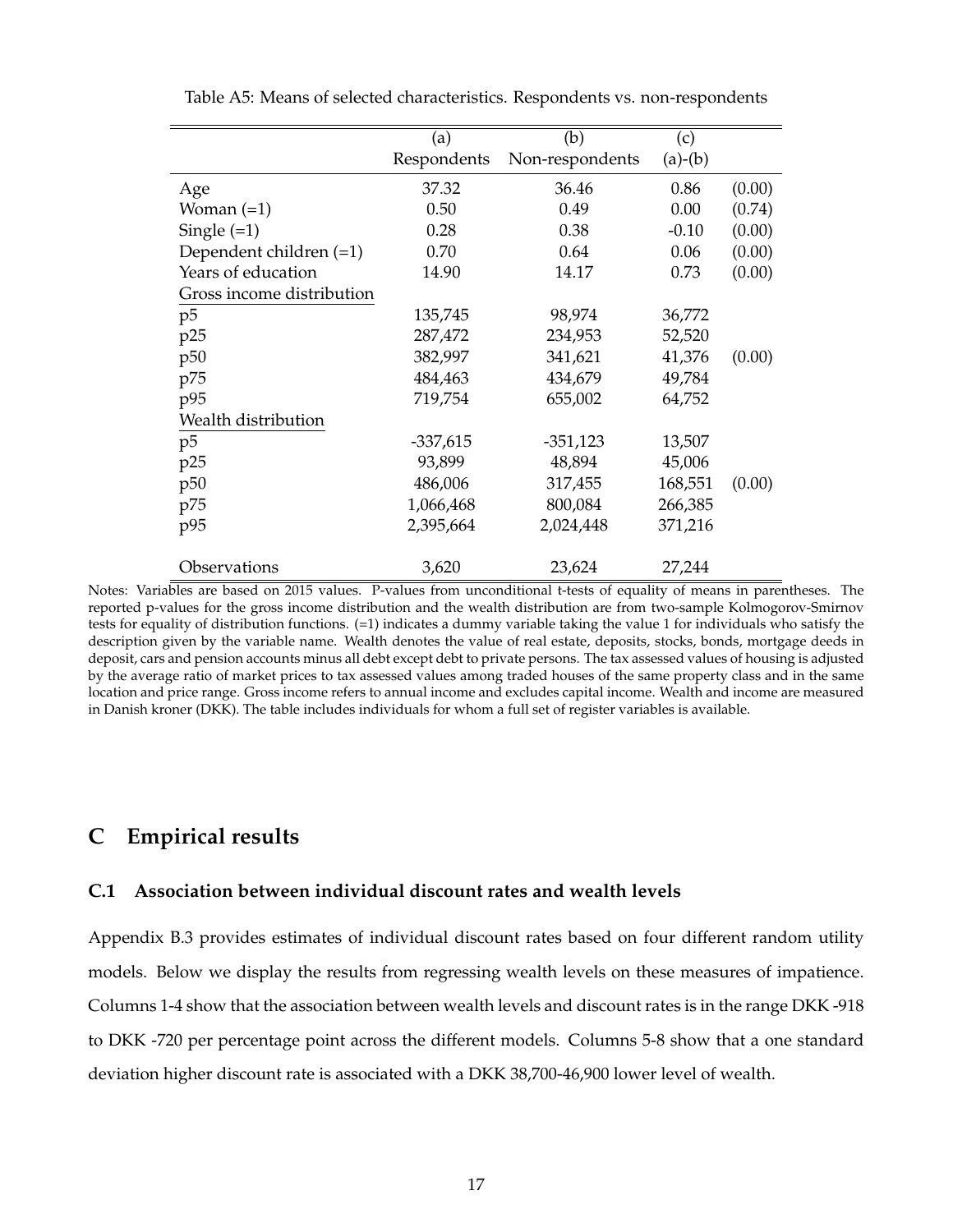| Dep. var.: Wealth in amounts (1,000 DKK) |          |          |                             |          |         |         |         |                               |
|------------------------------------------|----------|----------|-----------------------------|----------|---------|---------|---------|-------------------------------|
|                                          | (1)      | (2)      | (3)                         | (4)      | (5)     | (6)     | (7)     | (8)                           |
| Specification:                           |          |          | -Discount rates in percent- |          |         |         |         | -Standardized discount rates- |
| Discount rate, model 1                   | $-0.720$ |          |                             |          | $-41.5$ |         |         |                               |
|                                          | (0.175)  |          |                             |          | (10.1)  |         |         |                               |
| Discount rate, model 2                   |          | $-0.918$ |                             |          |         | $-46.9$ |         |                               |
|                                          |          | (0.192)  |                             |          |         | (9.8)   |         |                               |
| Discount rate, model 3                   |          |          | $-0.845$                    |          |         |         | $-43.4$ |                               |
|                                          |          |          | (0.196)                     |          |         |         | (10.0)  |                               |
| Discount rate, model 4                   |          |          |                             | $-0.774$ |         |         |         | $-38.7$                       |
|                                          |          |          |                             | (0.196)  |         |         |         | (9.8)                         |
| Age dummies                              | Yes      | Yes      | Yes                         | Yes      | Yes     | Yes     | Yes     | Yes                           |
| Observations                             | 3,620    | 3,620    | 3,620                       | 3,620    | 3,620   | 3,620   | 3,620   | 3,620                         |
| Adj. R-squared                           | 0.01     | 0.01     | 0.01                        | 0.01     | 0.01    | 0.01    | 0.01    | 0.01                          |

Table A6: Relationship between wealth in amounts and structurally estimated discount rates

Notes: OLS regressions of wealth measured in amounts (1,000 DKK) in 2015 on structurally estimated annual discount rates from four different models. Robust standard errors in parentheses. Columns 1-4 regress on the estimated discount rates per se, whereas columns 5-8 regress on standardized values of discount rates. All regressions include age indicators to account for life-cycle patterns and constant terms (not reported). Model 1: Exponential discounting. Linear utility. Uses the five money sooner-or-later tasks that involve payments at  $t1 = 8$  weeks and  $t2 = 16$  weeks. Model 2: Exponential discounting. Linear utility. Uses all 15 experimental time choice situations. Model 3: Allows for non-exponential discounting. Linear utility. Uses all 15 experimental time choice situations. Model 4: Allows for non-exponential discounting. Allows for non-linear utility. Uses all 15 experimental time choice situations. Estimated discount rates are censored at 145 percent in all four models, which is the maximum annualized interest rate offered in the experiment. As the discount rates used in these regressions are estimated, the standard errors in the regressions are potentially underestimated. Ideally, standard errors should be bootstrapped. However, the computational burden of estimating the discount rates is already immense. Bootstrapping with a reasonable number of replications is therefore not practically feasible.

#### **C.2 Additional evidence on the association between savings and patience**

This appendix provides two additional pieces of evidence on the association between savings and patience. First, Figure A7 shows the relationship between patience and wealth against age in our data. The points in the graph show the regression coefficients from age-specific regressions of wealth measured in DKK on patience. The straight line indicates how these coefficients rise with age (the slope of the straight line is the parameter on the interaction between patience and age in a regression of wealth on patience and age). The slope is DKK 10,301 with a 95% confidence interval of [DKK 7,396; DKK 13,205], indicating how patience drives wealth accumulation as age progresses.

Second, we calculate the savings rate across the period 2001-2015, i.e.  $\frac{weak_{2015}-weak_{2001}}{incomp_{2015}}$ , as well as the annual savings rate, i.e. *wealtht*−*wealtht*−<sup>1</sup> *income<sup>t</sup>* , across the period 2002-2015. The results are reported in columns (1) and (2) in Table A7. Column (1) reports the long savings rate estimate. It indicates that when going from the lowest to the highest level of patience in the sample then savings are 47 percent of an annual income higher. Column 2 presents the estimate based on the annual savings rate. The result shows that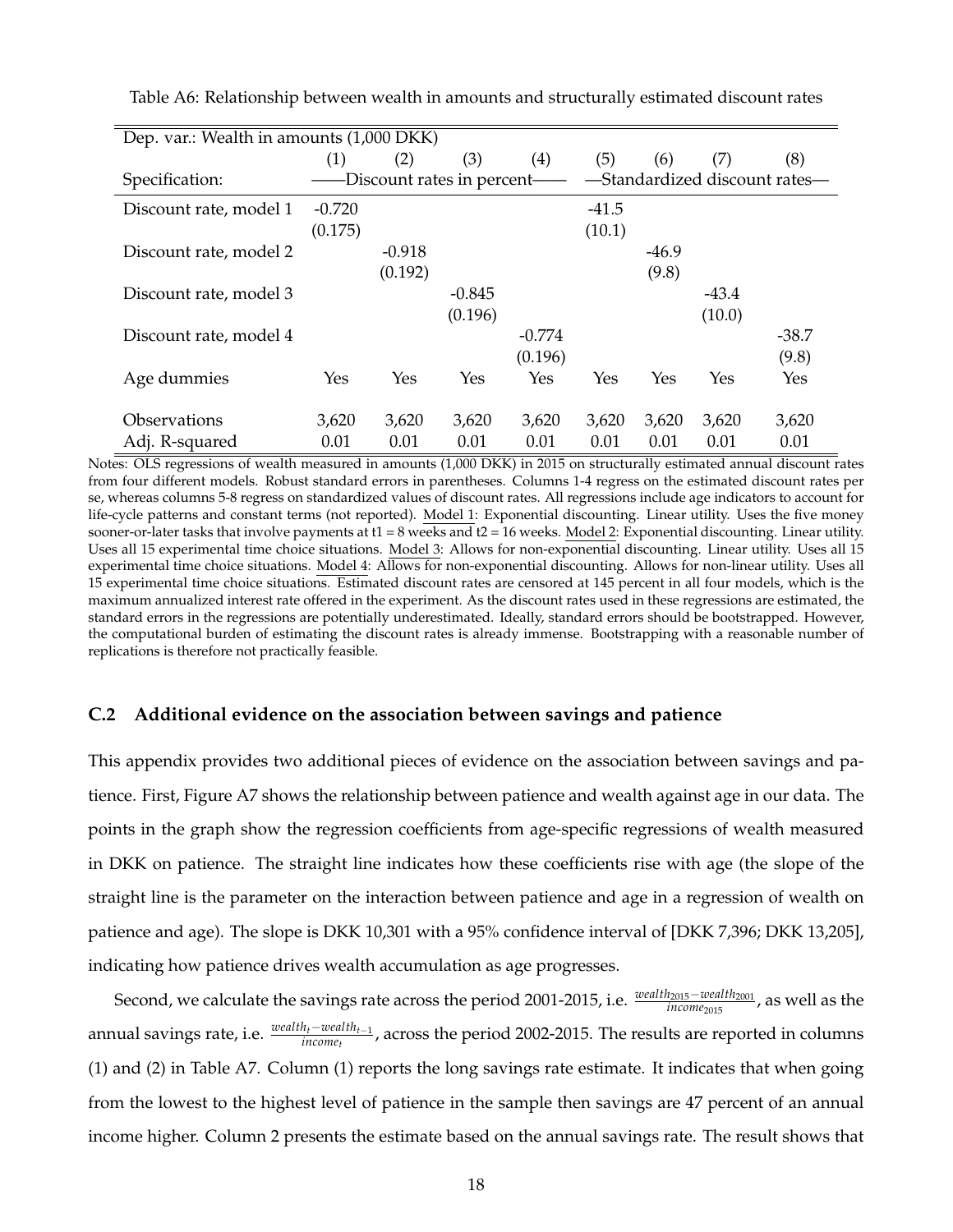annual savings increase by about 2.4 percent of an annual income when going from the least patient to the most patient individual in the sample.



Figure A7: Relationship between patience and wealth over age

Notes: The points in the graph show the regression coefficients from age-specific regressions of wealth measured in amounts (1,000 DKK) on patience. The straight line indicates how these coefficients increase with age. The slope of the straight line represents the parameter on the interaction between patience and age in a regression of wealth on patience, age indicators, and the interaction between patience and age). The slope is DKK 10,301 with a 95% confidence interval of [DKK 7,396; DKK 13,205], indicating that the role of patience on wealth levels increases as age progresses. Each age group is given the same weight when superimposing the straight line.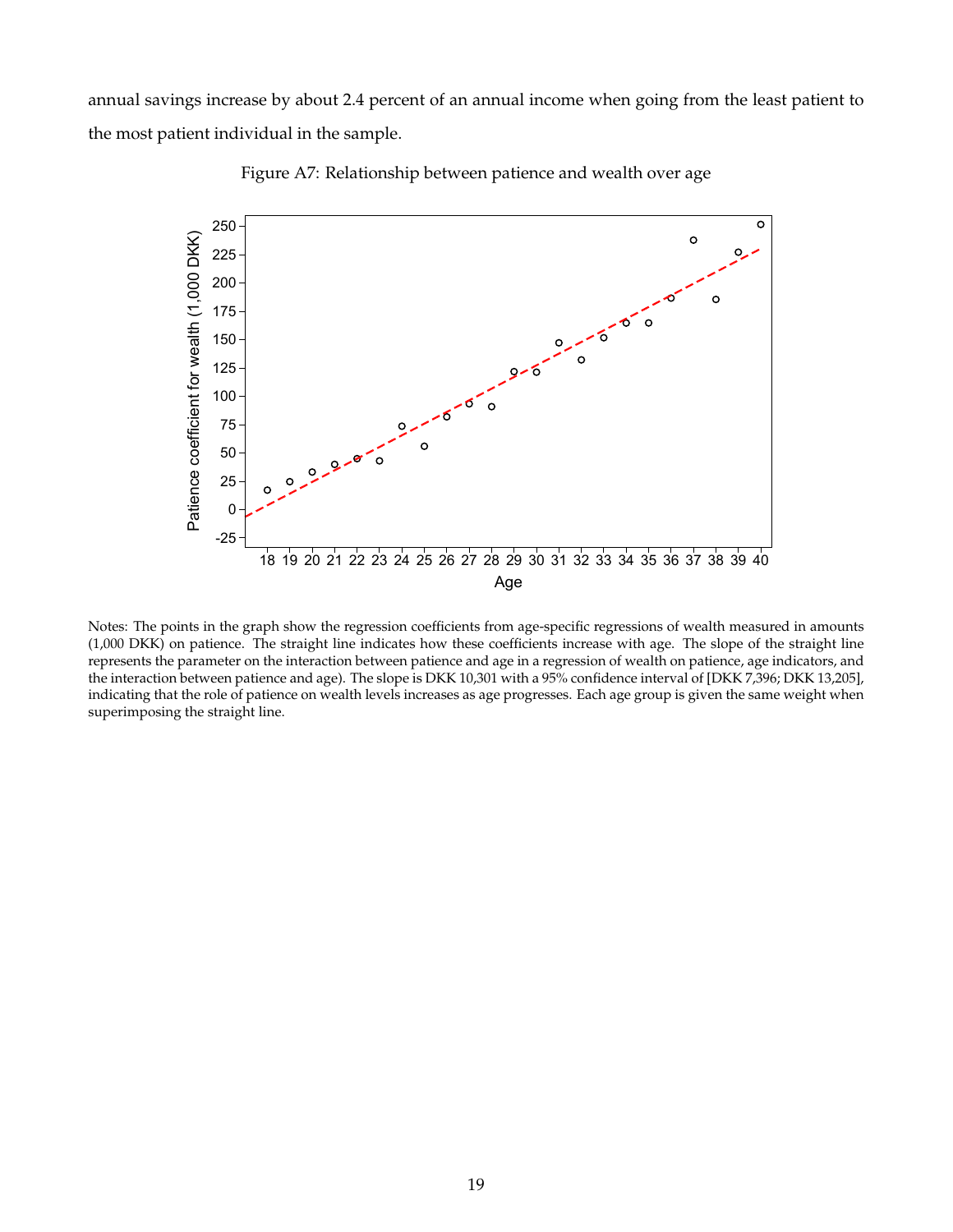|                         | (1)                     | (2)                            |
|-------------------------|-------------------------|--------------------------------|
| Dep. var.: Savings rate | Savings rate, 2001-2015 | Annual savings rate, 2002-2015 |
| Patience                | 0.470                   | 0.024                          |
|                         | (0.111)                 | (0.009)                        |
| Risk aversion           | 0.201                   | 0.019                          |
|                         | (0.131)                 | (0.012)                        |
| Educational attainment  | Yes                     | Yes                            |
| Additional controls     | Yes                     | Yes                            |
| Year dummies            | N <sub>o</sub>          | Yes                            |
|                         |                         |                                |
| Observations            | 3,544                   | 49,077                         |
| Adj. R-squared          | 0.05                    | 0.02                           |

Table A7: Patience and savings rate

Notes: OLS regressions of the savings rate on patience. In column 1, the savings rate is defined as *wealth<sub>2015</sub>* – *wealth<sub>2015</sub>* – *kobust* standard errors in parentheses. Column 2 includes annual data for the period 2001-2015. Here, the savings rate is defined as *wealth<sub>t</sub>*−*wealth<sub>t</sub>*−1</sup>, where *t* = 2002, ..., 2015. Standard errors are clustered at the individual level in column 2. In both specifications of the savings rate, income refers to gross annual income and excludes capital income. Savings rates are winsorized at p1 and p99 within cohorts. The additional controls include the same control variables as column 3 in Table 2, panel B. However, column 2 in the current table with annual data does not include decile indicators based on the observed income growth from age 25-27 to age 30-32 or decile indicators for the expected income growth from 2014 to 2016 obtained from survey information accompanying the experiment. Both regressions include constant terms (not reported).

#### **C.3 Association between patience and the propensity to be credit constrained**

Figure A8 displays the association between patience and the two measures of credit constraints described in Section IIID. Panel a shows that patient individuals tend to be less credit constrained than impatient individuals according to both measures. Panel b shows that the cross-sectional relationship between patience levels and the propensity to be credit constrained is stable over the period 2001-2015. The panel also shows that the propensity to be observed with low levels of liquid assets generally declines for all three patience groups over time. This reflects the fact that people in the sample are in the early stages of their life cycle and accumulate more assets as they grow older.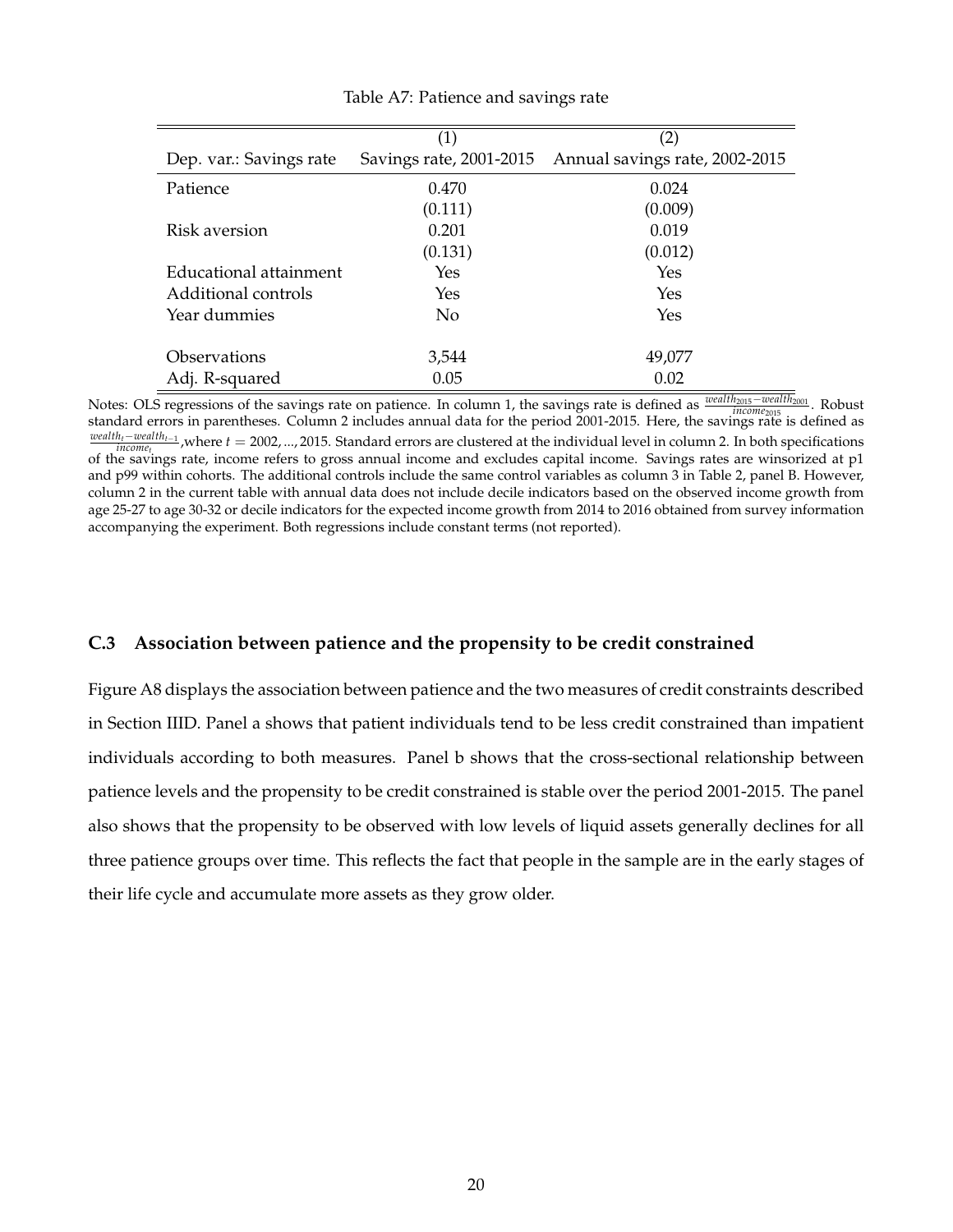#### Figure A8: Association between time discounting and propensity to be credit constrained



(a) Patience and the probability of being credit constrained

(b) Prevalence of credit constraints across levels of patience, 2001-2015

Notes: The figures show the association between elicited patience and different measures of credit constraints. The sample is split into three equally sized groups according to the tertiles of the patience measure such that "High patience" includes the 33 percent most patient individuals in the sample, "Low patience" the 33 percent most impatient individuals and "Medium patience" the group in between the "High patience" and "Low patience" groups. Cut-offs for the patience groups are: Low [0.0, 0.5]; Medium [0.5, 0.8]; High [0.8, 1.0]. In panel a, the white bars show the association between elicited patience and the propensity to hold liquid assets worth less than one month's disposable income in 2014. The grey bars show the association between elicited patience and the marginal interest rate in 2014 for the three patience groups. Panel b shows the association between elicited patience and the share of individuals within each patience group who are observed with liquid assets corresponding to less than one month's disposable income in the period 2001-2015.

#### **C.4 Marginal interest rates**

Here we present details about the construction of marginal interest rates. We obtained access to administrative register data from the Danish tax authority containing information on the value of loans at the end of 2013 and 2014 for all loans that the respondents held in Denmark. In addition, the data comprise interest payments during 2014 at the individual loan level. This allows us to approximate the interest rate paid on each loan as  $r_{i,l} = \frac{R_{i,l}^{14}}{\frac{1}{2}(D_{i,l}^{13}+D_{i,l}^{14})}$ , where  $R_{i,l}^{14}$  is the sum of interest payments on loan l for individual *i* during 2014,  $D_{i,l}^{13}$  is the value of the loan at the end of 2013, and  $D_{i,l}^{14}$  is the value of the loan at the end of 2014. We only include non-mortgage loans and require a minimum denominator in the above equation of DKK 1,000. The resulting interest rates are censored at percentiles 5 and 95. Our approximation of the interest rate is exact if the debt evolves linearly between 2013 and 2014. If it does not, the computation of the interest rate may introduce a measurement error.

For respondents with loan accounts, we define the marginal interest rate as the highest calculated loan account-specific interest rate. If a respondent only has deposit accounts, we define the marginal interest rate as the smallest account-specific interest rate among the calculated account-specific interest rates for that respondent. The rationale is that the cost of liquidity is given by the loan account with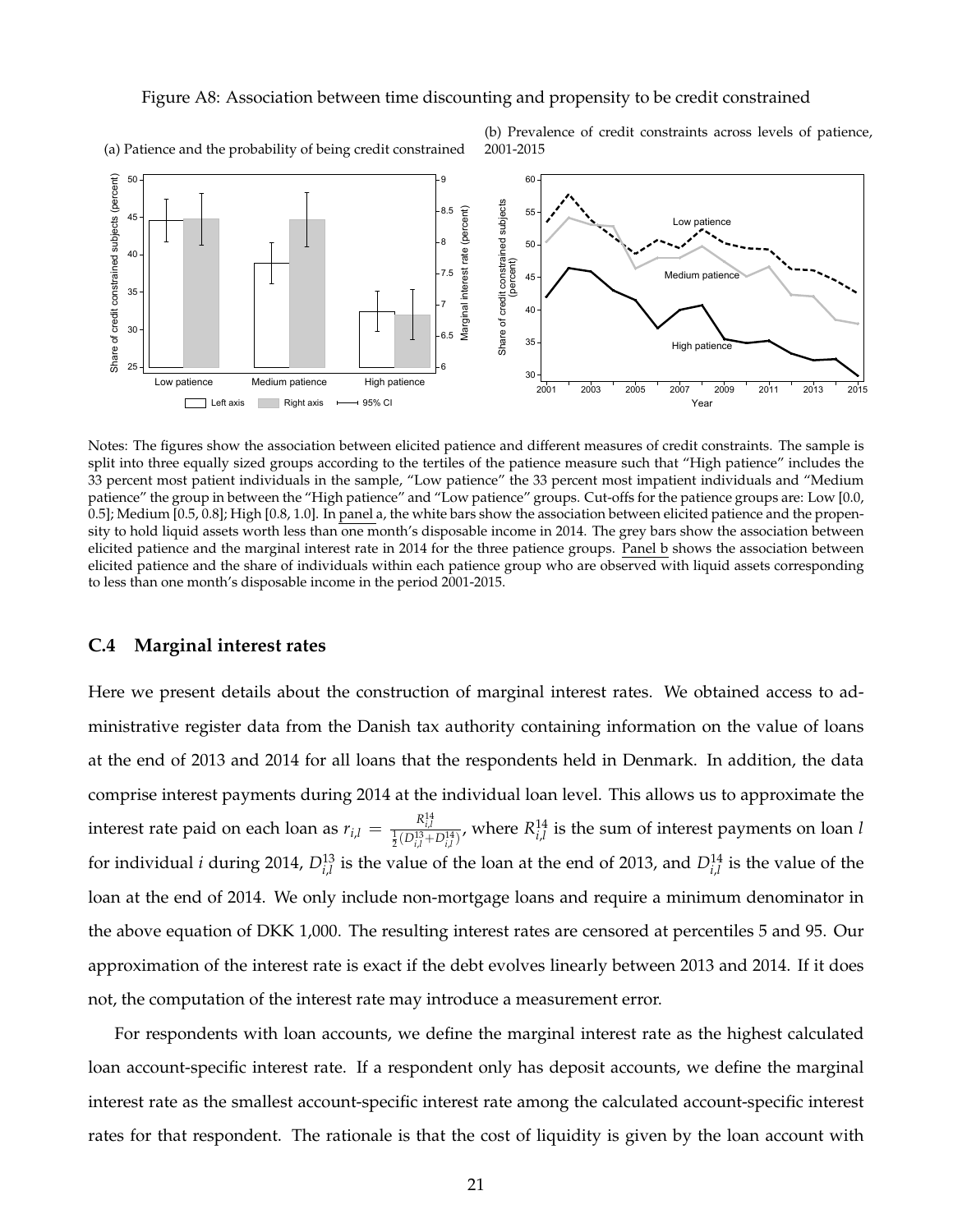the highest interest rate if a respondent has loan accounts, whereas the cost of liquidity for a respondent who only has deposit accounts is determined by the account where the lowest return is earned. Table A8 shows the distribution of the computed marginal interest rates.

Table A8: Distribution of marginal interest rates

| Percentile                                        |  | p5 p25 p50 p75 p95 |  |
|---------------------------------------------------|--|--------------------|--|
| Marginal interest rate 0.00 0.97 6.25 12.73 22.82 |  |                    |  |

## **D Importance of reverse causality, selection and measurement**

#### **D.1 Comparing patience measured in the DLSY survey and in the experiment**

In this appendix, we compare patience elicited with the DLSY survey questions to the patience elicited in the experiment. We do this with data from a large-scale online study conducted during the year 2018. 4,151 Danes of the cohorts with birth year 1967 to 1986 completed the study. In addition to the DLSY survey measure described in Section IVA, the study also included our intertemporal choice task with real monetary incentives. With the exception that there were 100 blocks instead of 10 to be allocated between two points in time in each of the choice situations, the intertemporal choice task was identical to that described in Section II. For comparability, we bin the 100 blocks into 10 and then construct our patience index based on the  $t_1 = 8$  weeks vs.  $t_2 = 16$  weeks allocations.

Figure A9 depicts the average (dots) of our patience index conditional on the three possible responses in the DLSY question and 95 percent confidence intervals (whiskers). It shows that responses in the DLSY question and choices in the incentivized, intertemporal choice task are highly and significantly correlated.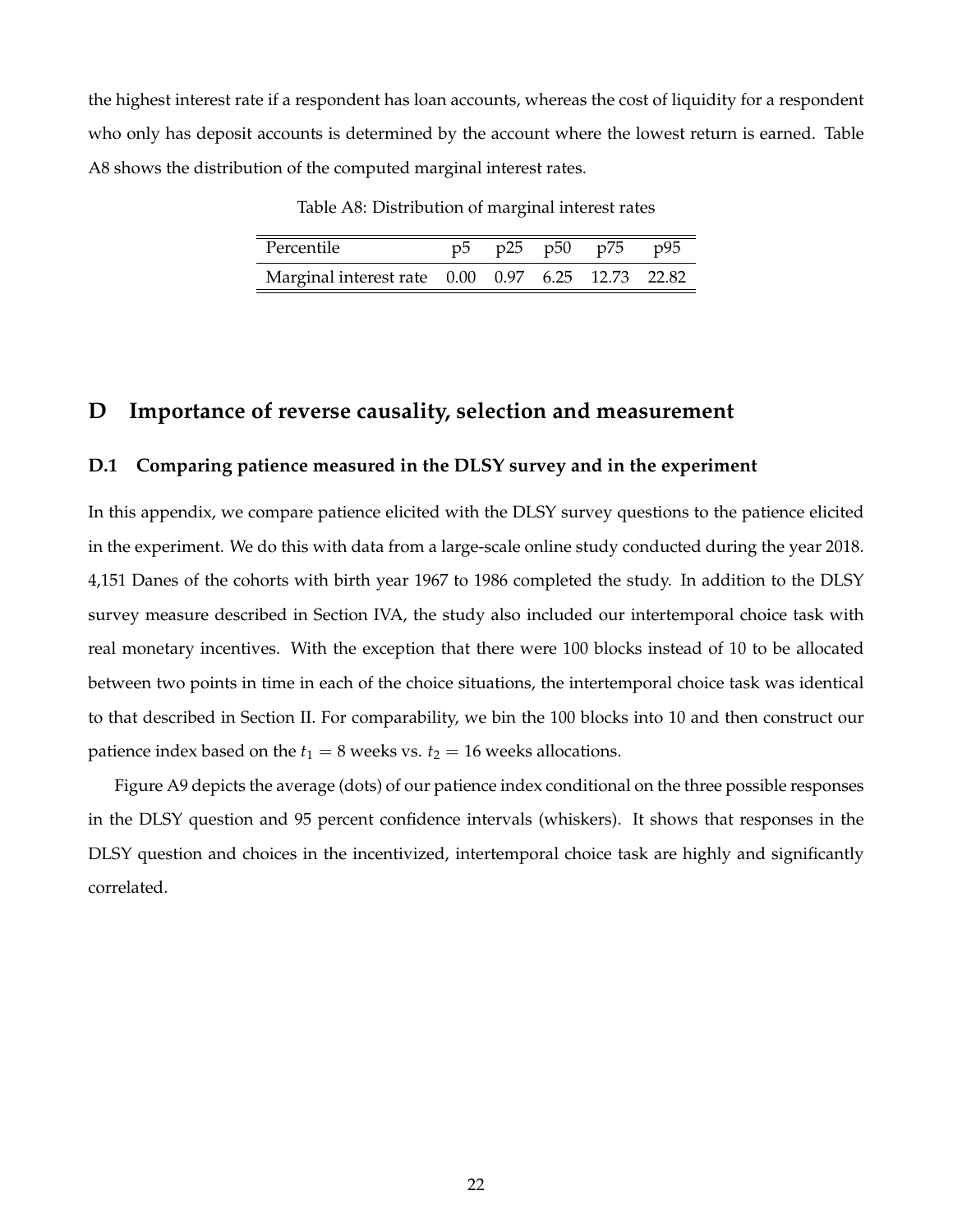#### Figure A9: Comparison of DLSY and experimental measure



Notes: This figure presents a binned scatterplot displaying, for each category of the DLSY measure, the average of the patience index based on the experiment together with the 95 percent confidence interval.

To further corroborate the evidence about the stable relationship between the two measures and wealth inequality, we have reproduced panel A of Figure 3 and the corresponding survey-based version, panel A of Figure 6, for the 2,096 respondents from the 2015 experimental sample where we have both patience based on the experiment and based on the survey question that was used in the original 1973 DLSY. The result is displayed in the figure below. The top panel is based on the survey question and the bottom panel is based on the experimental measure. The two figures both show a very stable wealth rank ordering across the three patience groups. The levels are generally similar across the two panels, even though the impatient group according to the survey measure is perhaps ranked slightly higher than the impatient group according to the experimental measure.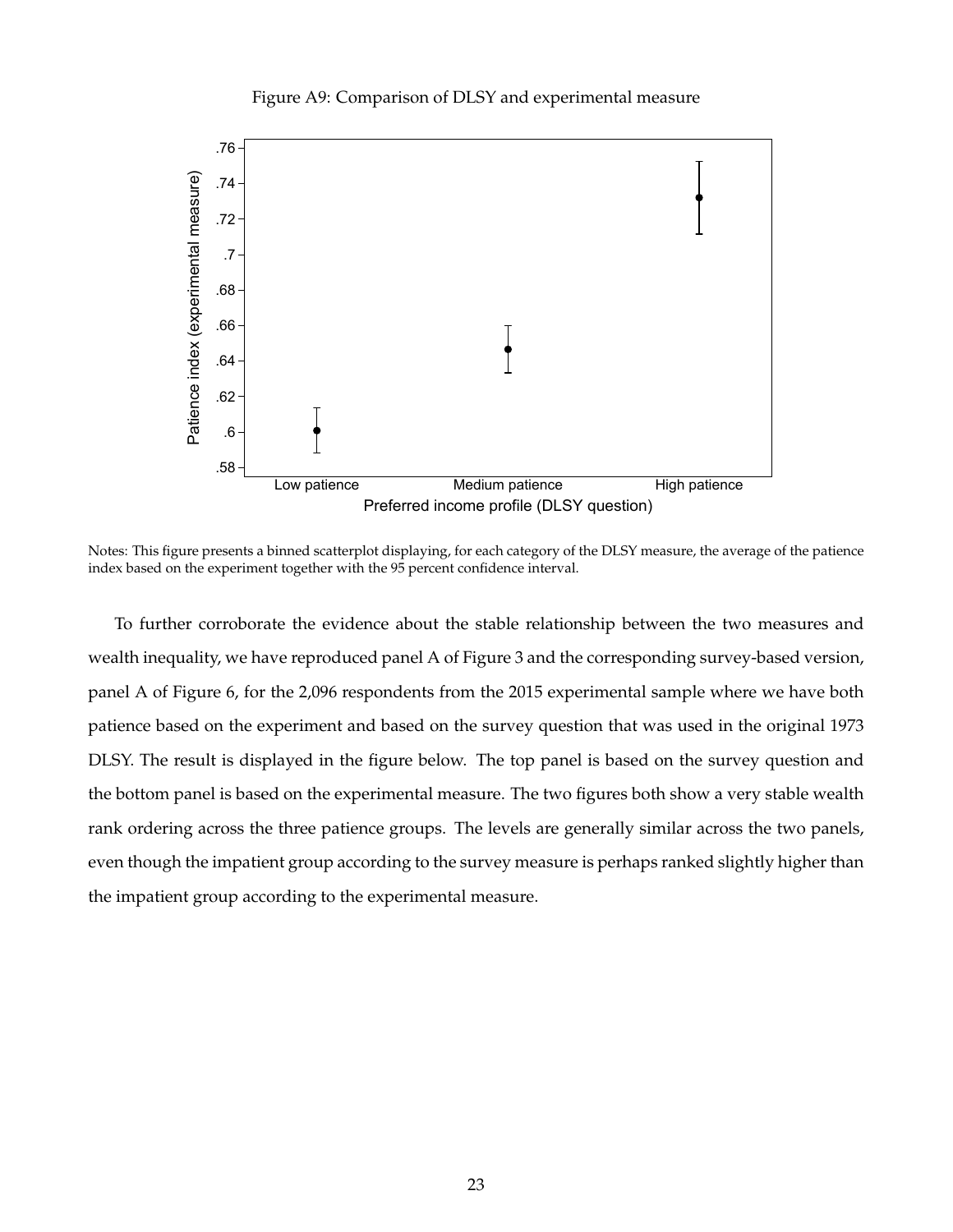Figure A10: Survey and experimental measures of patience and position in the wealth distribution 2001- 2015 in the experimental sample



(a) Split by preferred income profile question (DLSY style)

(b) Split according to the experimental measure



Notes: In a follow-up study including 2,096 respondents from the main experiment, we aked the survey question on preferred income profile that was also used in the 1973 Danish Longitudinal Survey of Youth. Panel a shows the association between time discounting elicited as in the DLSY and the position in the wealth distribution in the period 2001-2015. Three groups are defined based on the answers to the question: *If given the offer between the three following jobs, which one would you choose? (i) A job with an average salary from the start.* ["Low patience"] *(ii) A job with low salary the first two years but high salary later.* ["Medium patience"] *(iii) A job with very low salary the first four years but later very high salary.* ["High patience"] Panel b shows the association between experimentally elicited patience and the position in the wealth distribution in the period 2001-2015. The sample is split into three patience groups according to the patience measure. Cut-offs for the patience groups are: Low [0.0, 0.5]; Medium [0.5, 0.8]; High [0.8, 1.0]. In both panels, the position in the wealth distribution is computed as the within cohort×time percentile rank in the sample.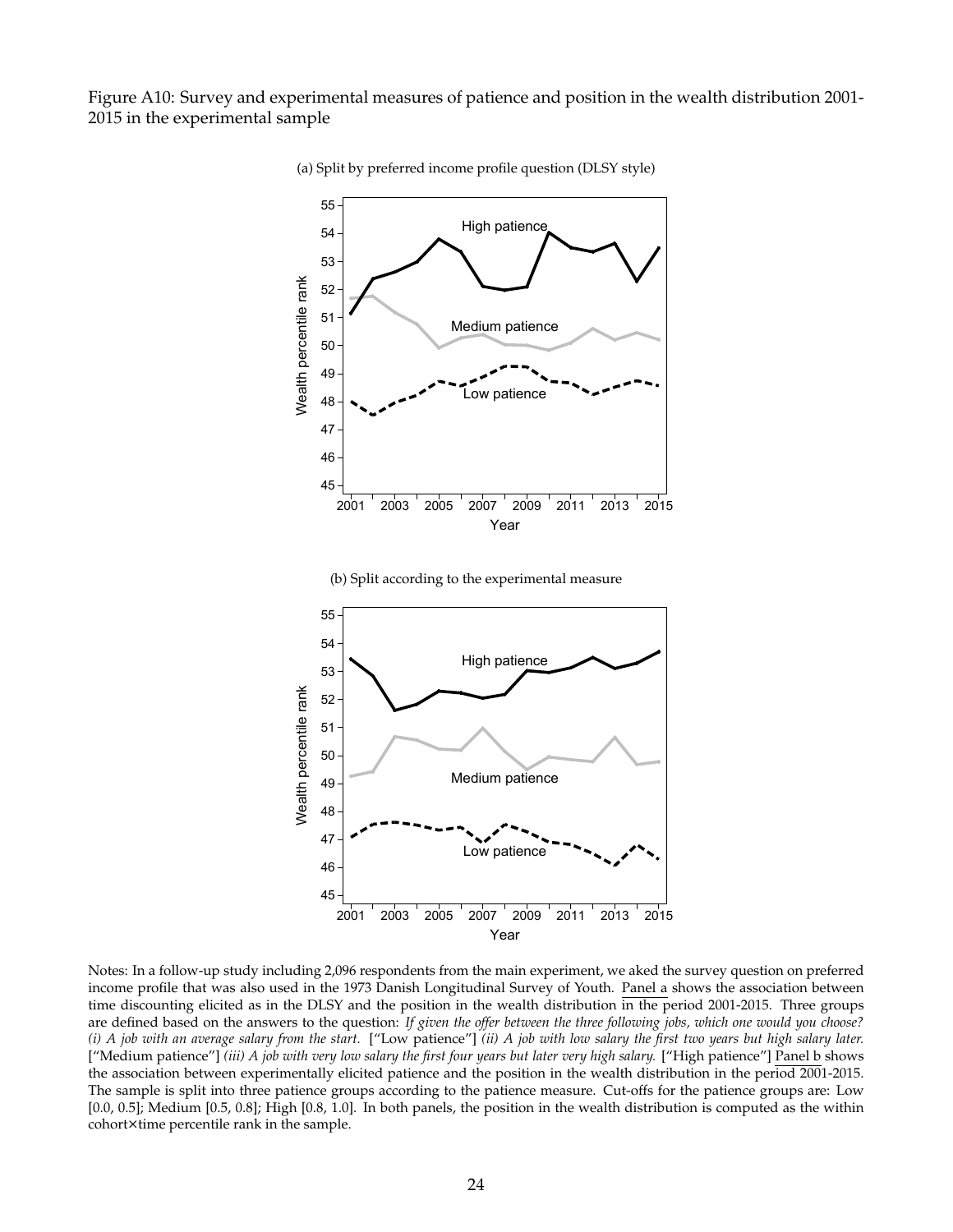#### **D.2 Measurement and selection**

In the main analysis, our patience measure is based on the subset of choice tasks where the subjects were asked to choose between payouts 8 and 16 weeks from the experiment date. As described in Section B.2, we also confronted subjects with trade-offs that involved payouts made as soon as possible after the experiment, where the delay only pertained to the time required to administer the transfer to the participant's account. In Table A9, we construct patience measures based on all possible combinations of the payment dates that we exposed subjects to ( "today", "in 8 weeks" and "in 16 weeks"). Row 1 reproduces Table 2, column 1 (without controls) and column 3 (with controls). Rows 2-3 in Table A9 present estimates based on regressions where the patience measure is based on alternative choice situation horizons. The parameter estimates on patience are stable across these regressions. Row 4 omits observations for individuals always postponing the payouts, and also here the parameter on patience is significant and not statistically distinguishable from the baseline specification in row 1. In the final row we use the rank of the structurally estimated discount rate, cf. Appendix B.3, as our patience measure. Also in this case are the estimates practically identical to the estimates for the baseline specification, cf. row  $1<sup>1</sup>$ 

| Dep. var.: Wealth percentile rank           | (1)         | $\left( 2\right)$ |
|---------------------------------------------|-------------|-------------------|
| Patience measure:                           | No controls | With controls     |
| 1. Non-parametric, 8 vs. 16 weeks           | 11.37       | 8.45              |
|                                             | (1.73)      | (1.75)            |
| 2. Non-parametric, 0 vs. 16 weeks           | 11.79       | 8.83              |
|                                             | (1.88)      | (1.90)            |
| 3. Non-parametric, 0 vs. 8 weeks            | 11.80       | 8.88              |
|                                             | (1.78)      | (1.81)            |
| 4. Non-parametric, 8 vs. 16 weeks, $\neq$ 1 | 8.90        | 7.11              |
|                                             | (2.25)      | (2.26)            |
| 5. Rank of estimated discount rate          | 10.52       | 7.85              |
|                                             | (1.66)      | (1.67)            |

Table A9: Patience and wealth inequality. Other patience measures

Notes: OLS regressions of within-cohort wealth percentile rank on patience measures and other covariates. The table shows estimated coefficients for various measures of patience. Robust standard errors in parentheses. The specification "With controls" includes the same control variables as column 3 in Table 2. All regressions include constant terms (not reported). "Nonparametric, 8 vs. 16 weeks" is the standard measure referred to as "Patience" in the other tables and figures. In row 4, " $\neq$  1" indicates that individuals who always postpone in the choice situations are omitted. The rank of estimated discount rates in row 5 ranges from 0 to 1 to be comparable to the non-parametric measures of patience. In this row, a higher rank means a lower estimated discount rate. The ranking of estimated discount rates is based on model 1 defined in Appendix B.3. The number of observations is 3,620 in the "No controls" specefication and 3,552 in the "With controls" specification. However, in the row "Non-parametric, 8 vs. 16 weeks,  $\neq 1$ ", the number of observations is 2,943 and 2,895, respectively.

<sup>&</sup>lt;sup>1</sup>Since the discount rate in this regression is estimated, the standard errors in the regression are potentially underestimated. Ideally, standard errors should be bootstrapped. However, the computational burden of estimating the discount rates is already immense. Bootstrapping with a reasonable number of replications is therefore not practically feasible.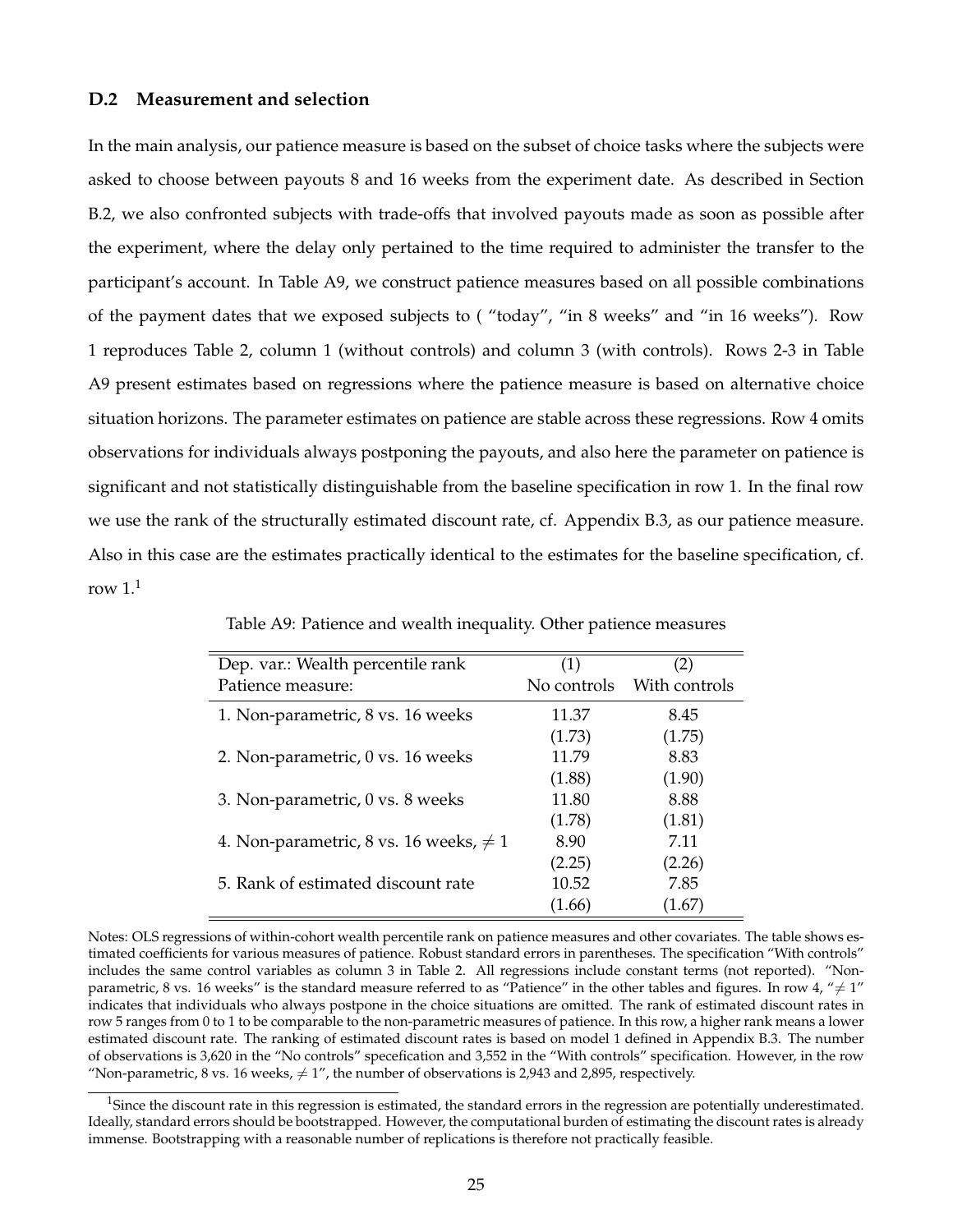Table A10 provides a number of additional robustness checks. For convenience, row 1 displays the results from the baseline specification, cf. Table 2, column 1 (without controls) and column 3 (with controls). Row 2 adjusts tax assessed values of housing by the average ratio of market prices to tax assessed values among traded houses of the same property class and in the same location and price range. This is done to account for the fact that the tax assessed values may be somewhat below market values (Leth-Petersen 2010). The estimate of the patience parameter attenuates slightly but the parameter is precisely estimated and is within one standard deviations from the reference estimate in row 1. The wealth data including housing and financial wealth are consistently third-party reported for an exceptionally long period. However, they lack two components of wealth that are potentially important for assessing wealth inequality, wealth kept in the car stock and wealth accumulated in pension accounts. Data documenting these two components has recently become available, but only from 2014 onwards. In row 3, we include the value of the car stock among assets and calculate the net wealth rank based on 2015 data. The patience parameter is close to the estimate in row 1. We further include wealth kept in pension accounts in row 4. This addition slightly mutes the point estimate of the patience parameter. There are good reasons why adding pension wealth would attenuate the estimate. 90 percent of contributions to pension accounts are made to illiquid employer organized pension accounts (Kreiner et al. 2017), and the contributions are predominantly determined by collective labor market agreements. As Chetty et al. (2014*a*) document, the majority responds passively to these savings mandates, i.e. they do not adjust other types of savings in response to these savings mandates.

In the experiment we have collected information about patience for individuals and not all adult household members. Wealth is, however, arguable accumulated jointly in the household. In row 5, we have reproduced the baseline specification using housheold level wealth as the basis of the wealth rank. The results are practically unaffected by this change.

An important subcomponent of wealth is liquid financial wealth, including deposits, stocks and bonds. In row 6, we use liquid financial wealth as the basis for calculating the wealth rank. In this case the results indicate an even stronger association between patience and the wealth rank.

The theory posits that wealth transfers from parents can be a confounder. In the baseline specification, we control flexibly for parental wealth. However, we do not see actual transfers in the data. In order to assess whether this is likely to confound the results, we re-estimate the baseline specification for the subsample of individuals where both parents are alive. The most important transfer from parents to children is likely to take place when parents die and pass on bequest. If both parents are alive such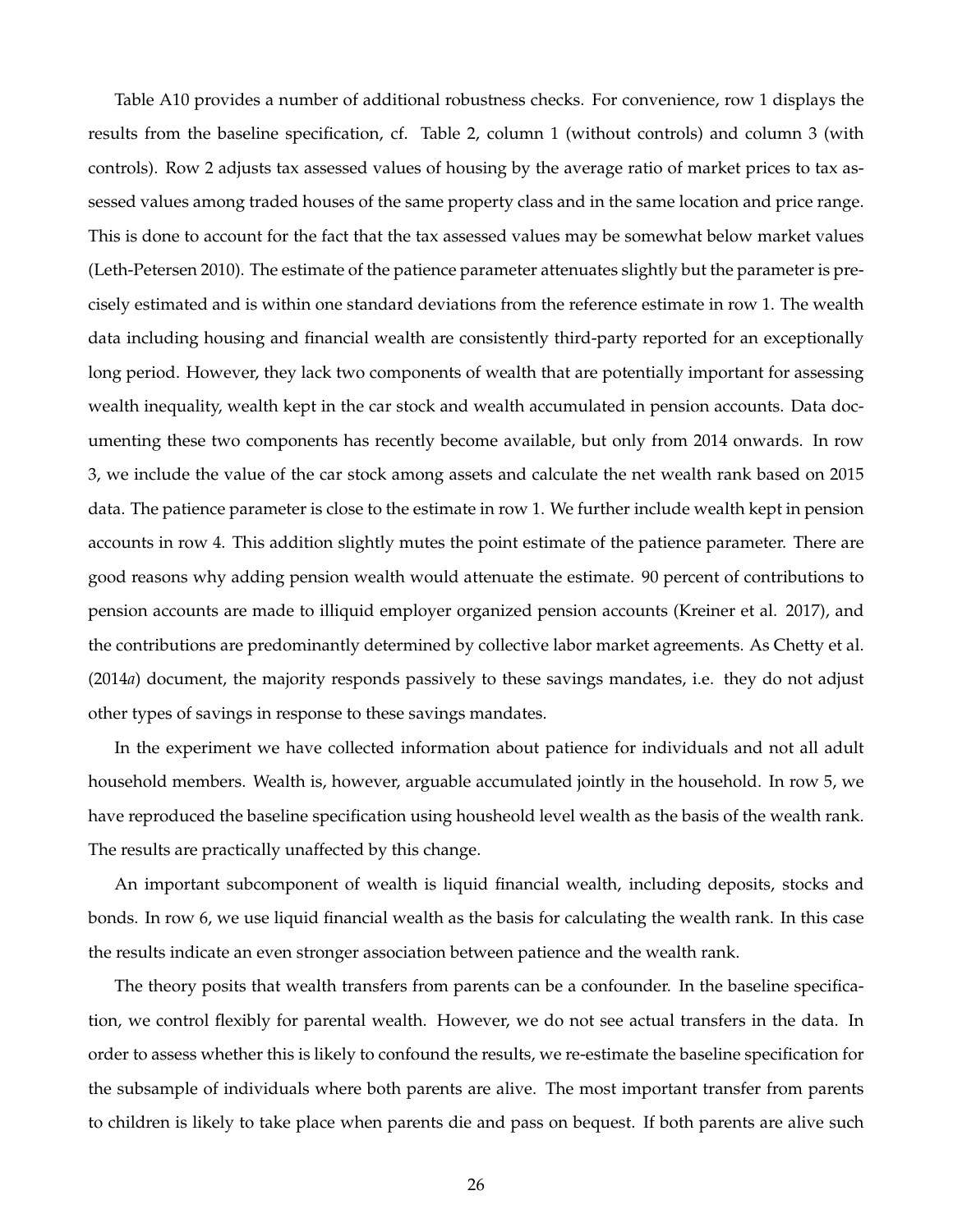transfers have not yet been materialized. The results in row 7 are practically identical to the baseline specification.

Only a fraction of the subjects whom we invited to participate in the experiment accepted the invitation, and this can potentially imply that our sample is selected and not representative of the population at large. In row 8, we re-estimate the reference specification from row 1 using propensity score weighting, where the propensity scores measure the propensity to participate in the experiment for all the subjects who were invited. The propensity scores are estimated using variables created from information available in the administrative registries accessible for both participants and non-participants: year dummies for educational attainment, decile dummies for income, observed income growth, parental wealth and wealth at age 18 as well as age dummies, a gender dummy, a dummy for being single and a dummy for having dependent children. The results are close to the estimate from the reference specification. In row 9, we construct propensity scores measuring the propensity to be in the experiment compared to the population at large. As with previous cases, we find no important deviations from the benchmark model. The propensity score weighting approach is based on the assumption that the selection into the experiment can be adequately captured by the set of covariates on which the propensity score is estimated. To the extent that this is a reasonable assumption, our results do not appear too specific to the sample for which we elicit patience measures.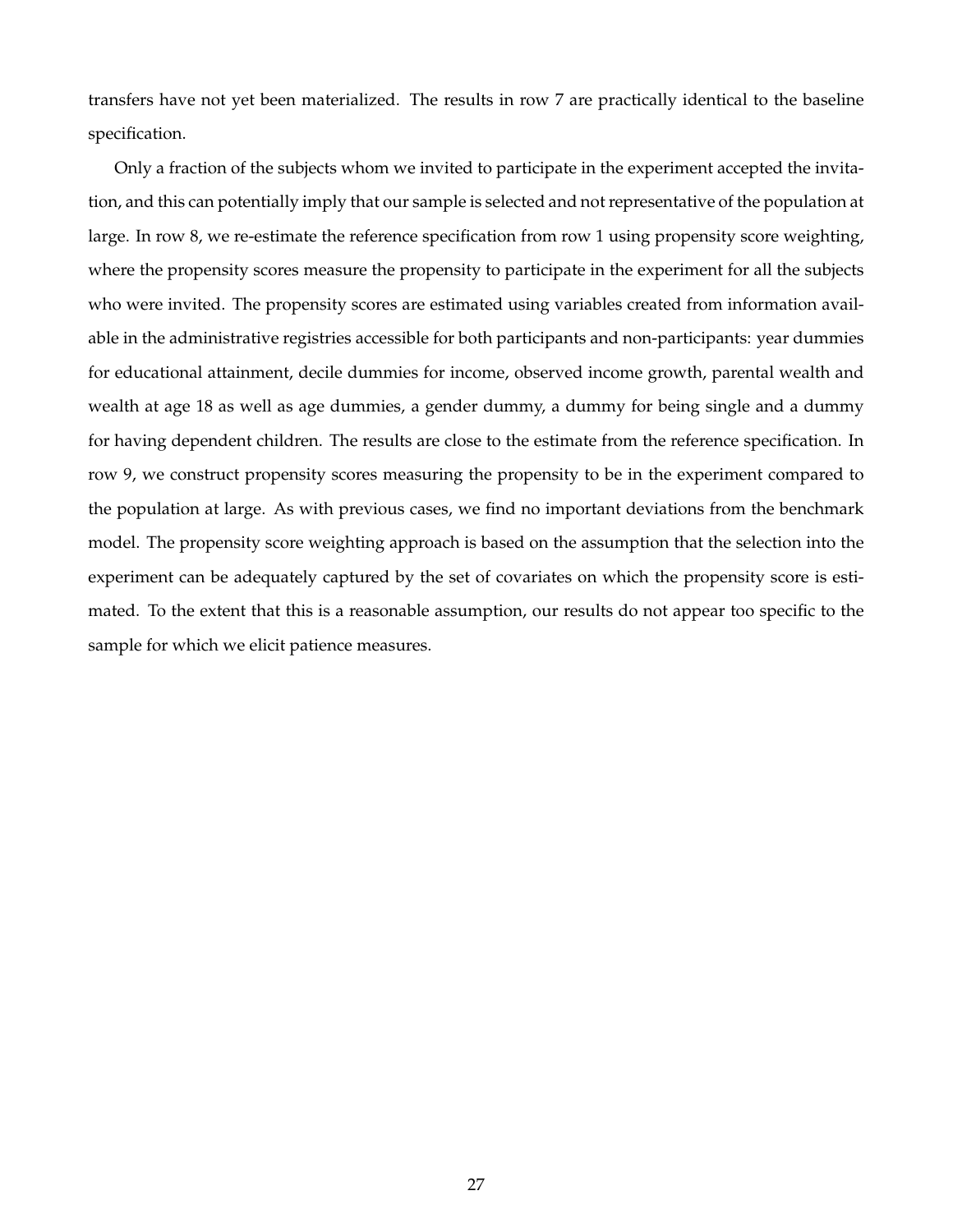| Dep. var.: Wealth percentile rank                              | (1)         | (2)           |
|----------------------------------------------------------------|-------------|---------------|
| Specification of Wealth:                                       | No controls | With controls |
| 1. Wealth, 2015                                                | 11.37       | 8.45          |
|                                                                | (1.73)      | (1.75)        |
| 2. Wealth, adjusted housing value                              | 11.24       | 7.05          |
|                                                                | (1.72)      | (1.69)        |
| 3. Wealth, adjusted housing value + car value                  | 11.05       | 6.79          |
|                                                                | (1.73)      | (1.68)        |
| 4. Wealth, adjusted housing value + car value + pension wealth | 9.93        | 5.24          |
|                                                                | (1.74)      | (1.51)        |
| 5. Wealth, household level                                     | 11.03       | 8.25          |
|                                                                | (1.72)      | (1.75)        |
| 6. Financial assets                                            | 16.82       | 9.91          |
|                                                                | (1.70)      | (1.55)        |
| 7. Wealth, both parents alive                                  | 10.99       | 8.54          |
|                                                                | (2.18)      | (2.21)        |
| 8. Wealth, IPW: respondents vs. non-respondents                | 9.76        | 7.10          |
|                                                                | (1.76)      | (1.78)        |
| 9. Wealth, IPW: respondents vs. population                     | 10.00       | 7.17          |
|                                                                | (1.86)      | (1.85)        |

Table A10: Patience and wealth inequality. Robustness analyses

Notes: OLS regressions of within-cohort wealth percentile rank on the patience measure and other covariates. The table shows estimated coefficients for the patience measure. Robust standard errors in parentheses. The specification "With controls" includes the same control variables as column 3 in Table 2. All regressions include constant terms (not reported). Row 1 reproduces the regressions in columns 1 and 3 from Table 2. Row 2 adjusts tax assessed values of housing by the average ratio of market prices to tax assessed values among traded houses of the same property class and in the same location and price range. Row 3 includes the value of the car stock. Row 4 includes both the value of the car stock and wealth held in pension accounts. In row 5, the dependent variable is constructed on the baseline wealth measure (as in row 1), but the within-cohort wealth percentile rank is computed at the household level instead of at the individual level. Row 6 considers only financial assets, ie. stocks, bonds and deposits. Row 7 uses the baseline wealth measure, but the estimations are based on the subset of observations where the respondents' parents are both still alive. In row 8, the dependent variable is constructed on the baseline wealth measure, but the equation is estimated using inverse probability weighting where probability weights are based on respondents vs. non-respondents. Row 9 presents results for the baseline wealth measure estimated using inverse probability weighting where the weights are based on respondents vs. population. The number of observations is 3,620 in the "No controls" column and 3,552 in the "With controls" column. However, in row 7, the sample is restricted to individuals with both parents alive, which reduces the number of observations to 2,367 and 2,335, respectively. Furthermore, in the "No controls" column in rows 8 and 9, the number of observations is 3,573, as the inverse probability weighting requires that all variables used to construct the weights are observable.

Table A11 presents a number of additional robustness checks. Again, row 1 displays the results from the baseline specification, cf. Table 2, column 1 (without controls) and column 3 (with controls). In row 2, we allow for a categorization of educational attainment consisting of 59 categories representing educational subject areas (e.g. "comparative literature studies", "economics" and "physics"). In this way we allow, for example, for the possibility that a degree in literature has a different return than a degree in physics. This does not change the estimated parameter on patience.

In rows 3-5, we calculate the wealth rank and income deciles based on averages over 2013-2015, 2011-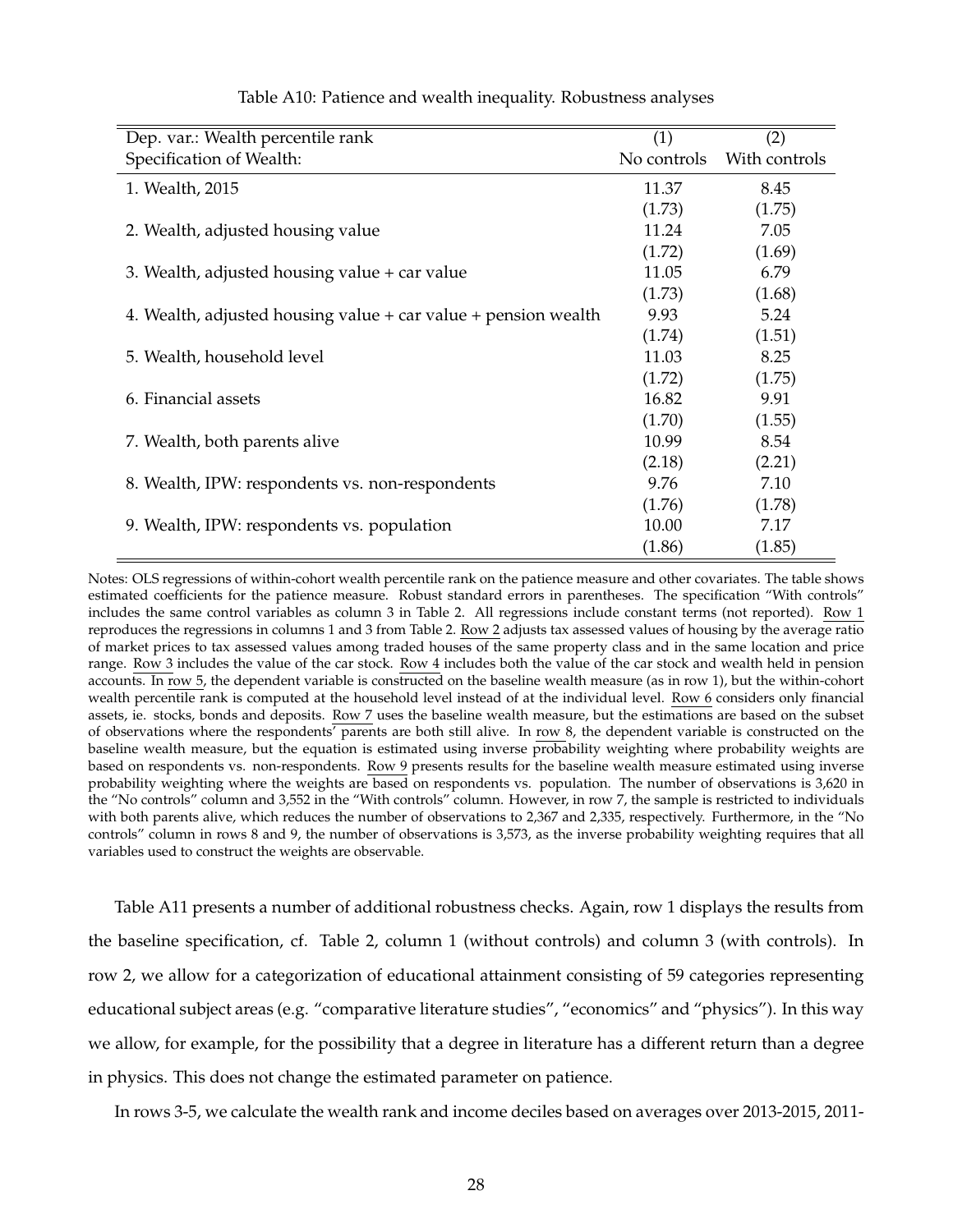2015 and 2009-2015, respectively. Across all these cases, the estimated patience parameter is essentially identical. In row 6 we condition on being in the labor force every year in the period 2011-2015 and not experiencing unemployment in the period 2011-2015, with wealth rank and income deciles based on 2015. Again, the patience parameter is very close to the baseline specification. In row 7 we condition on having a stable relationship status (no spouse or same spouse) in the five-year period 2011-2015. The wealth rank and income deciles are based on 2015. The patience parameter is now slightly lower than in the other rows but is still precisely estimated and within one standard deviation from any of the patience estimates in the other rows. Finally, we restrict the sample to respondents whose socioeconomic status did not indicate poor health in the period 2008-2015, but this does not affect the estimated parameter in any important way either.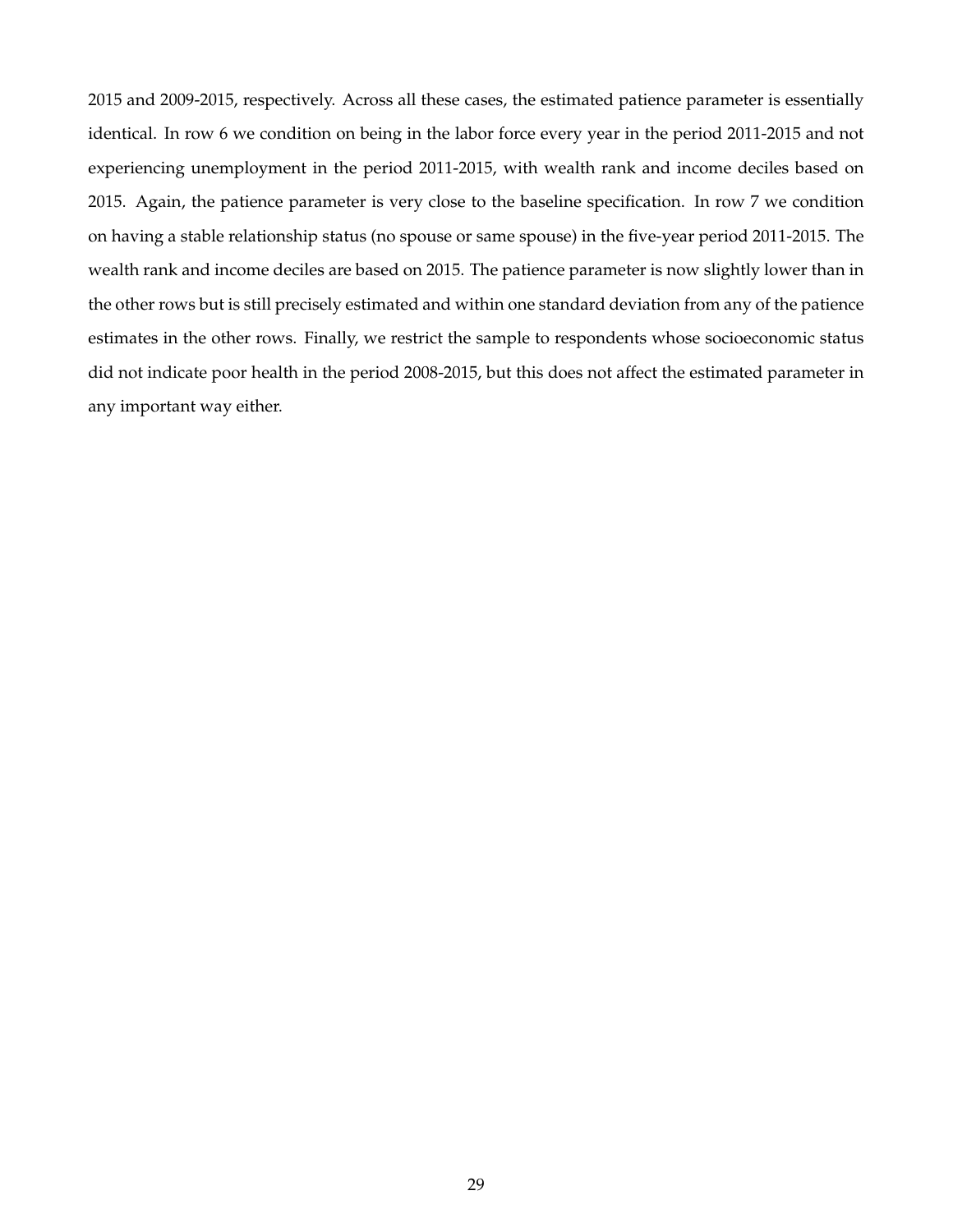| Dep. var.: Wealth percentile rank                                     | (1)         | (2)           |
|-----------------------------------------------------------------------|-------------|---------------|
| Specification:                                                        | No controls | With controls |
| 1. Wealth 2015, income 2015                                           | 11.37       | 8.45          |
|                                                                       | (1.73)      | (1.75)        |
| 2. Wealth 2015, income 2015, 59 educational groups                    | 11.37       | 8.33          |
|                                                                       | (1.73)      | (1.77)        |
| 3. Wealth 2013-2015, income 2013-2015                                 | 11.16       | 8.60          |
|                                                                       | (1.74)      | (1.76)        |
| 4. Wealth 2011-2015, income 2011-2015                                 | 11.32       | 8.61          |
|                                                                       | (1.74)      | (1.76)        |
| 5. Wealth 2009-2015, income 2009-2015                                 | 11.51       | 9.04          |
|                                                                       | (1.75)      | (1.76)        |
| 6. Wealth 2015, income 2015, in the labor force every year 2011-2015, | 11.64       | 8.61          |
| no unemployment 2011-2015                                             | (2.32)      | (2.34)        |
| 7. Wealth 2015, income 2015, stable relationship status 2011-2015     | 9.73        | 7.17          |
|                                                                       | (1.95)      | (1.97)        |
| 8. Wealth 2015, income 2015, good health 2008-2015                    | 11.00       | 7.95          |
|                                                                       | (1.94)      | (1.96)        |

#### Table A11: Patience and wealth inequality. Robustness analyses

Notes: OLS regressions of within-cohort wealth percentile rank on the patience measure and other covariates. The table shows estimated coefficients for the patience measure. Robust standard errors in parentheses. The specification "With controls" includes the same control variables as column 3 in Table 2. All regressions include constant terms (not reported). Row 1 reproduces the regressions in columns 1 and 3 from Table 2. Row 2 controls flexibly for education by including indicators for 59 general educational groups instead of indicators for years of schooling. "Comparative literature studies", "economics" and "physics" are examples of general educational groups. Row 3 includes wealth rank (dependent variable) and income deciles computed within cohorts based on averages over 2013-2015, row 4 is similar, but wealth rank and income deciles are based on averages over 2011-2015 and in row 5, the two variables are based on averages over 2009-2015. Row 6 uses the baseline specification, but the estimations are based on the subset of respondents who were in the labor force every year in the period 2011-2015, and who were never unemployed in the period 2011-2015. Row 7 uses the baseline specification, but restricts the sample to respondents who had a stable relationship status (i.e. no spouse or the same spouse) in the period 2011- 2015. Row 8 also uses the baseline specification, but restricts the sample to respondents whose socioeconomic status did not indicate poor health in the period 2008-2015. The number of observations is 3,620 in the "No controls" column and 3,552 in the "With controls" column. However, in row 6, that conditions on labor force participation and no unemployment, the number of observations is 2,265 and 2,243, respectively. In row 7 that conditions on stable relationship status, the number of observations is 2,704 and 2,651, respectively. Furthermore, row 8 that conditions on good health has 3,030 and 2,987 observations, respectively.